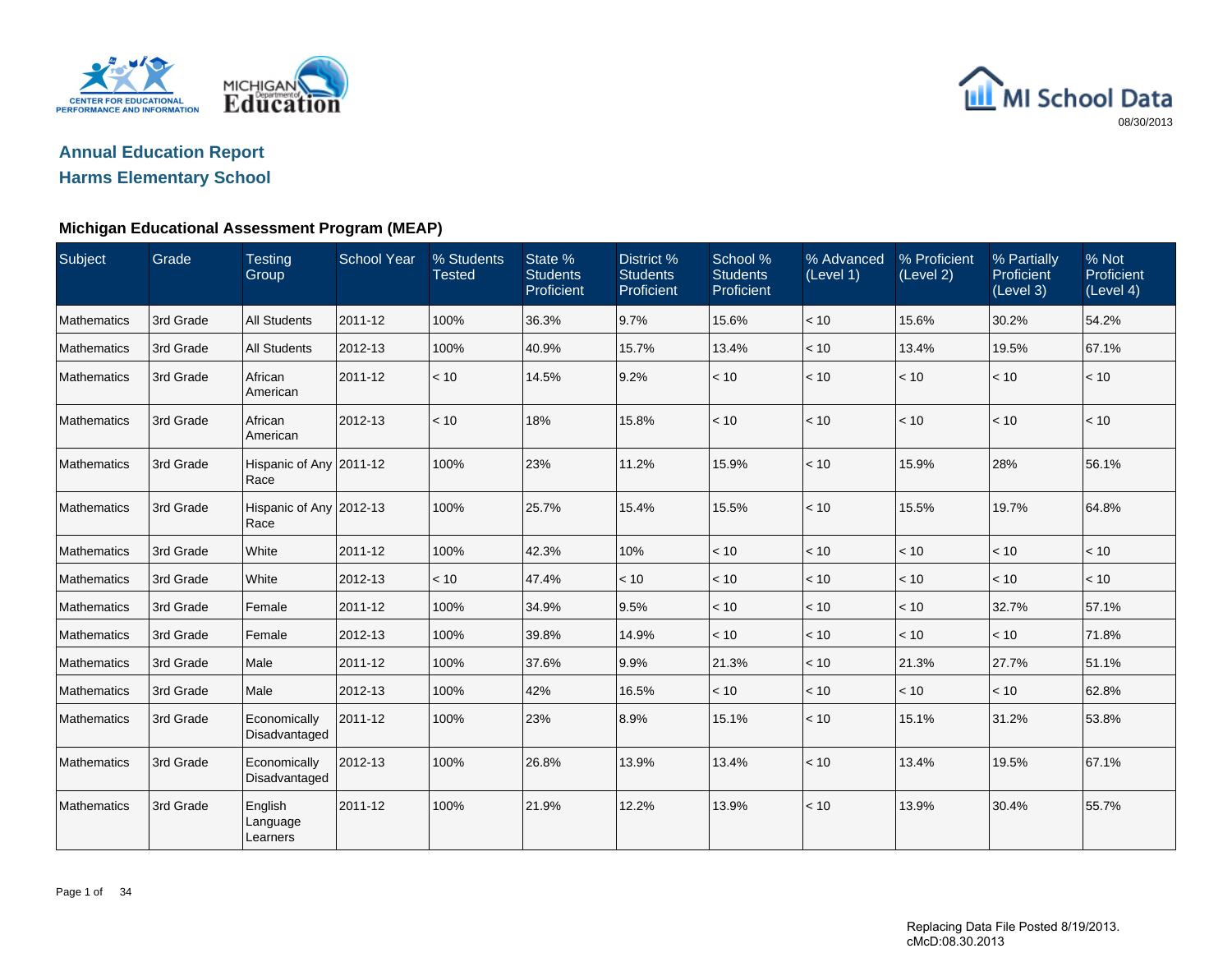



### **Michigan Educational Assessment Program (MEAP)**

| Subject                     | Grade     | <b>Testing</b><br>Group                     | School Year | % Students<br><b>Tested</b> | State %<br><b>Students</b><br>Proficient | District %<br><b>Students</b><br>Proficient | School %<br><b>Students</b><br>Proficient | % Advanced<br>(Level 1) | % Proficient<br>(Level 2) | % Partially<br>Proficient<br>(Level 3) | % Not<br>Proficient<br>(Level 4) |
|-----------------------------|-----------|---------------------------------------------|-------------|-----------------------------|------------------------------------------|---------------------------------------------|-------------------------------------------|-------------------------|---------------------------|----------------------------------------|----------------------------------|
| <b>Mathematics</b>          | 3rd Grade | English<br>Language<br>Learners             | 2012-13     | 100%                        | 23%                                      | 16.3%                                       | 15.3%                                     | < 10                    | 15.3%                     | 20.8%                                  | 63.9%                            |
| Mathematics                 | 3rd Grade | <b>Students With</b><br><b>Disabilities</b> | 2011-12     | < 10                        | 18.5%                                    | 4.9%                                        | < 10                                      | < 10                    | < 10                      | < 10                                   | < 10                             |
| Mathematics                 | 3rd Grade | <b>Students With</b><br><b>Disabilities</b> | 2012-13     | < 10                        | 21.5%                                    | 13.1%                                       | < 10                                      | < 10                    | < 10                      | < 10                                   | < 10                             |
| Mathematics                 | 4th Grade | <b>All Students</b>                         | 2011-12     | 100%                        | 39.9%                                    | 11.1%                                       | 35.2%                                     | < 10                    | 35.2%                     | 26.8%                                  | 38%                              |
| Mathematics                 | 4th Grade | <b>All Students</b>                         | 2012-13     | 100%                        | 46.1%                                    | 18.8%                                       | 27.5%                                     | < 10                    | 27.5%                     | 20.9%                                  | 51.6%                            |
| <b>Mathematics</b>          | 4th Grade | African<br>American                         | 2011-12     | < 10                        | 15.9%                                    | 9.7%                                        | < 10                                      | < 10                    | < 10                      | < 10                                   | < 10                             |
| Mathematics                 | 4th Grade | African<br>American                         | 2012-13     | $<10$                       | 20%                                      | 17.1%                                       | $<10$                                     | < 10                    | $<10$                     | $<10$                                  | $<10$                            |
| Mathematics                 | 4th Grade | American<br>Indian                          | 2011-12     | < 10                        | 29.9%                                    | < 10                                        | < 10                                      | < 10                    | < 10                      | < 10                                   | $<10$                            |
| <b>Mathematics</b>          | 4th Grade | American<br>Indian                          | 2012-13     | < 10                        | 39.8%                                    | < 10                                        | < 10                                      | < 10                    | $<10$                     | < 10                                   | < 10                             |
| <b>Mathematics</b>          | 4th Grade | Hispanic of Any 2011-12<br>Race             |             | 100%                        | 26.1%                                    | 16.6%                                       | 35.5%                                     | < 10                    | 35.5%                     | 27.4%                                  | 37.1%                            |
| Mathematics                 | 4th Grade | Hispanic of Any 2012-13<br>Race             |             | 100%                        | 33.3%                                    | 25.8%                                       | 29.7%                                     | < 10                    | 29.7%                     | 20.3%                                  | 50%                              |
| <b>Mathematics</b>          | 4th Grade | Two or More<br>Races                        | 2012-13     | < 10                        | 44.3%                                    | < 10                                        | < 10                                      | < 10                    | < 10                      | < 10                                   | < 10                             |
| Mathematics                 | 4th Grade | White                                       | 2011-12     | < 10                        | 46.4%                                    | 16.3%                                       | $<10$                                     | < 10                    | $<10$                     | $<10$                                  | < 10                             |
| Mathematics                 | 4th Grade | White                                       | 2012-13     | 100%                        | 53%                                      | 16.2%                                       | < 10                                      | < 10                    | < 10                      | < 10                                   | < 10                             |
| Mathematics<br>Page 2 of 34 | 4th Grade | Female                                      | 2011-12     | 100%                        | 38.5%                                    | 10.9%                                       | 32.4%                                     | < 10                    | 32.4%                     | 29.7%                                  | 37.8%                            |

Replacing Data File Posted 8/19/2013. cMcD:08.30.2013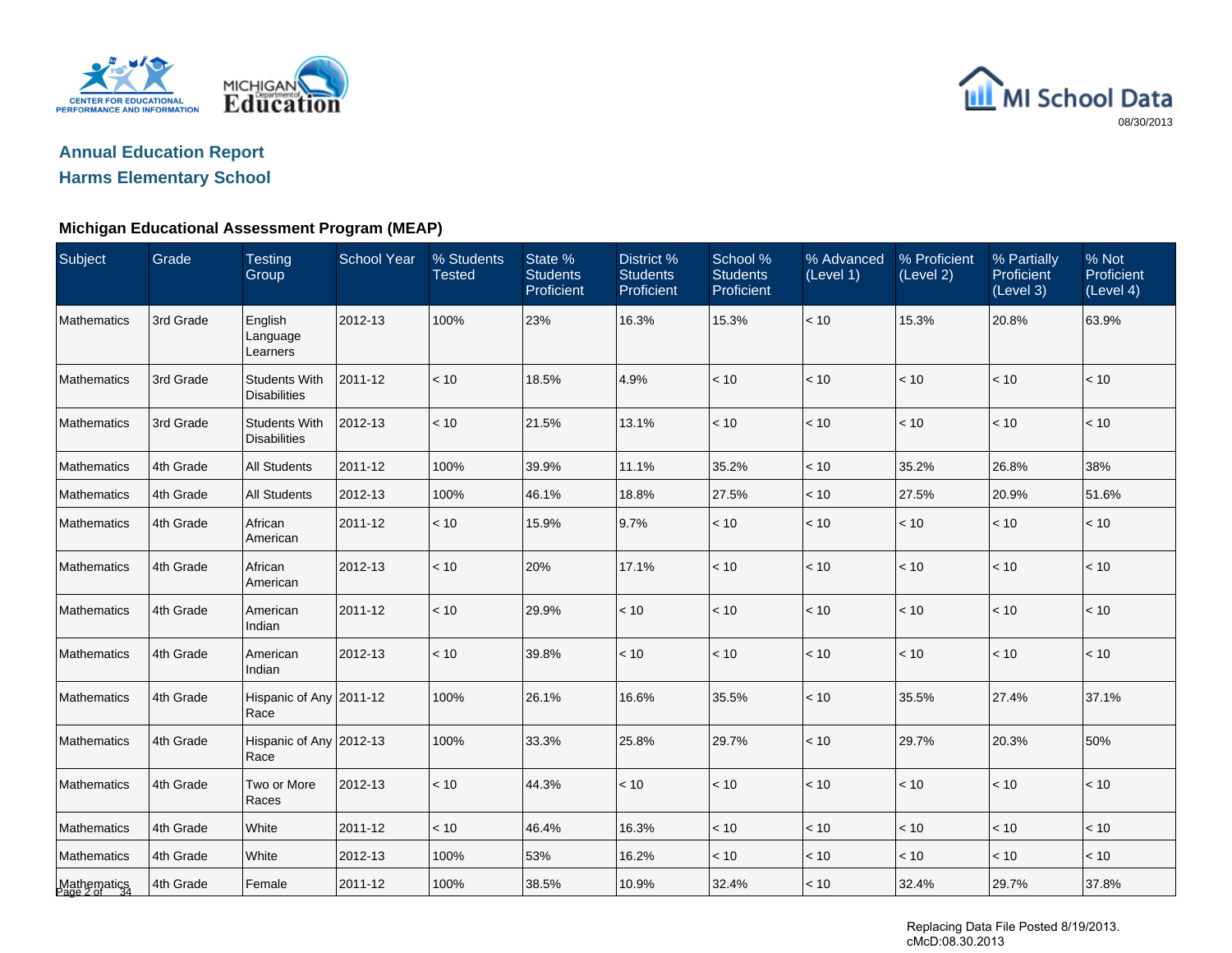

## **Annual Education ReportHarms Elementary School**

## **Michigan Educational Assessment Program (MEAP)**

| Subject     | Grade     | <b>Testing</b><br>Group                     | <b>School Year</b> | % Students<br><b>Tested</b> | State %<br><b>Students</b><br>Proficient | District %<br><b>Students</b><br>Proficient | School %<br><b>Students</b><br>Proficient | % Advanced<br>(Level 1) | % Proficient<br>(Level 2) | % Partially<br>Proficient<br>(Level 3) | % Not<br>Proficient<br>(Level 4) |
|-------------|-----------|---------------------------------------------|--------------------|-----------------------------|------------------------------------------|---------------------------------------------|-------------------------------------------|-------------------------|---------------------------|----------------------------------------|----------------------------------|
| Mathematics | 4th Grade | Female                                      | 2012-13            | 100%                        | 45.7%                                    | 18.4%                                       | 22.2%                                     | $<10$                   | 22.2%                     | < 10                                   | 57.8%                            |
| Mathematics | 4th Grade | Male                                        | 2011-12            | 100%                        | 41.2%                                    | 11.3%                                       | 38.2%                                     | < 10                    | 38.2%                     | $<10$                                  | 38.2%                            |
| Mathematics | 4th Grade | Male                                        | 2012-13            | 100%                        | 46.4%                                    | 19.2%                                       | 32.6%                                     | $<10$                   | 32.6%                     | 21.7%                                  | 45.7%                            |
| Mathematics | 4th Grade | Economically<br>Disadvantaged               | 2011-12            | 100%                        | 25.3%                                    | 10.3%                                       | 34.8%                                     | < 10                    | 34.8%                     | 27.5%                                  | 37.7%                            |
| Mathematics | 4th Grade | Economically<br>Disadvantaged               | 2012-13            | 100%                        | 31.1%                                    | 17.4%                                       | 26.7%                                     | < 10                    | 26.7%                     | 21.1%                                  | 52.2%                            |
| Mathematics | 4th Grade | English<br>Language<br>Learners             | 2011-12            | 100%                        | 20.9%                                    | 18%                                         | 33.9%                                     | < 10                    | 33.9%                     | 29%                                    | 37.1%                            |
| Mathematics | 4th Grade | English<br>Language<br>Learners             | 2012-13            | 100%                        | 24.4%                                    | 26.5%                                       | 30.3%                                     | < 10                    | 30.3%                     | 19.7%                                  | 50%                              |
| Mathematics | 4th Grade | <b>Students With</b><br><b>Disabilities</b> | 2011-12            | < 10                        | 18.3%                                    | 7.1%                                        | < 10                                      | < 10                    | < 10                      | < 10                                   | < 10                             |
| Mathematics | 4th Grade | <b>Students With</b><br><b>Disabilities</b> | 2012-13            | < 10                        | 23%                                      | 7%                                          | < 10                                      | < 10                    | < 10                      | < 10                                   | < 10                             |
| Mathematics | 5th Grade | <b>All Students</b>                         | 2011-12            | 100%                        | 39.6%                                    | 11.4%                                       | 32.8%                                     | < 10                    | 31.3%                     | 26.9%                                  | 40.3%                            |
| Mathematics | 5th Grade | <b>All Students</b>                         | 2012-13            | 100%                        | 45.7%                                    | 17%                                         | 45.6%                                     | < 10                    | 42.6%                     | 14.7%                                  | 39.7%                            |
| Mathematics | 5th Grade | African<br>American                         | 2011-12            | < 10                        | 17%                                      | 9.8%                                        | < 10                                      | < 10                    | < 10                      | < 10                                   | < 10                             |
| Mathematics | 5th Grade | African<br>American                         | 2012-13            | < 10                        | 20.5%                                    | 15.4%                                       | < 10                                      | < 10                    | < 10                      | < 10                                   | < 10                             |
| Mathematics | 5th Grade | American<br>Indian                          | 2011-12            | < 10                        | 25.2%                                    | < 10                                        | < 10                                      | < 10                    | < 10                      | < 10                                   | < 10                             |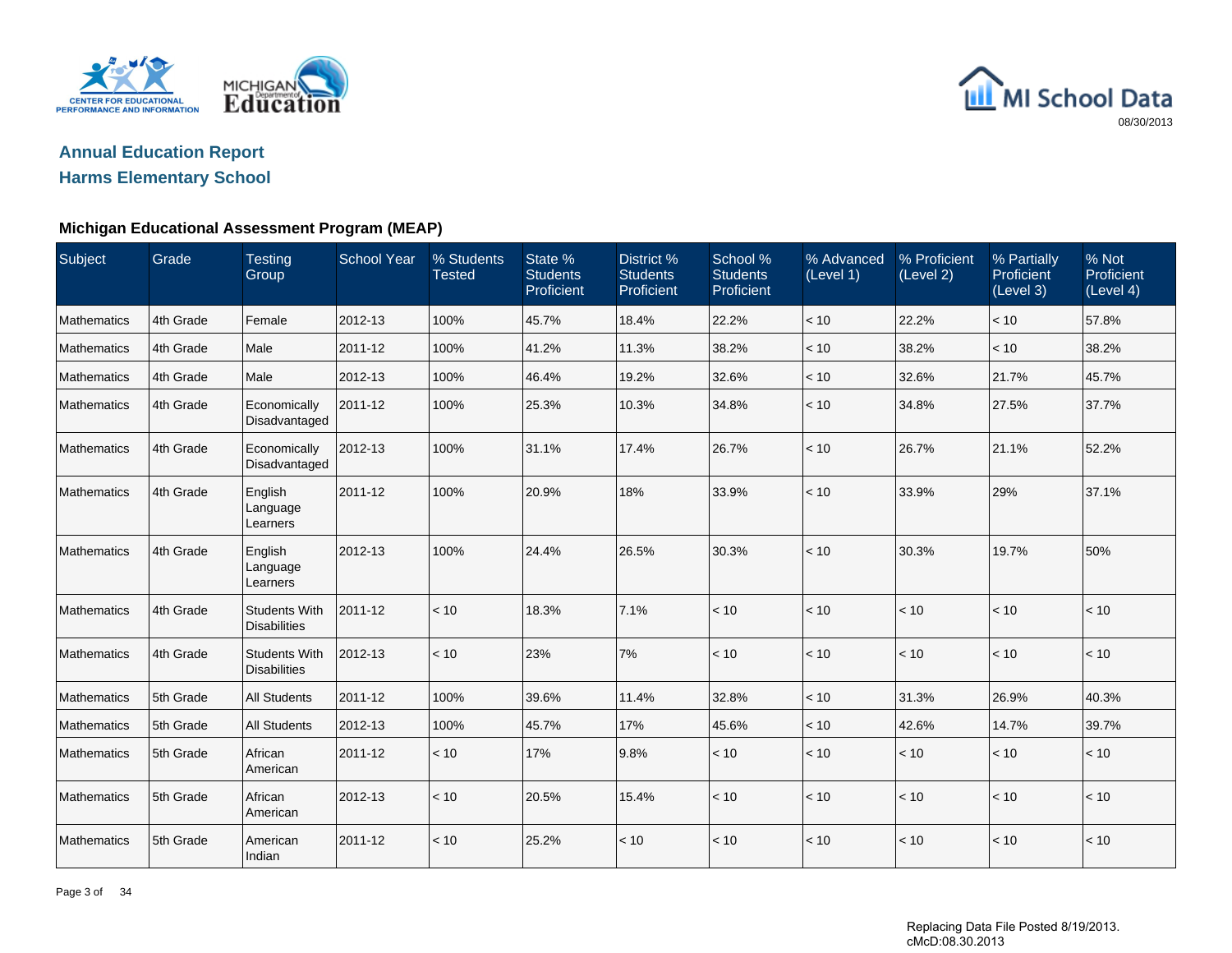

## **Annual Education ReportHarms Elementary School**

#### **Michigan Educational Assessment Program (MEAP)**

| Subject            | Grade     | <b>Testing</b><br>Group                     | <b>School Year</b> | % Students<br><b>Tested</b> | State %<br><b>Students</b><br>Proficient | District %<br><b>Students</b><br>Proficient | School %<br><b>Students</b><br>Proficient | % Advanced<br>(Level 1) | % Proficient<br>(Level 2) | % Partially<br>Proficient<br>(Level 3) | % Not<br>Proficient<br>(Level 4) |
|--------------------|-----------|---------------------------------------------|--------------------|-----------------------------|------------------------------------------|---------------------------------------------|-------------------------------------------|-------------------------|---------------------------|----------------------------------------|----------------------------------|
| Mathematics        | 5th Grade | Hispanic of Any 2011-12<br>Race             |                    | 100%                        | 26.2%                                    | 17.7%                                       | 35.2%                                     | $<10$                   | 33.3%                     | 33.3%                                  | 31.5%                            |
| Mathematics        | 5th Grade | Hispanic of Any 2012-13<br>Race             |                    | 100%                        | 31.7%                                    | 21.8%                                       | 45.9%                                     | < 10                    | 42.6%                     | < 10                                   | 39.3%                            |
| Mathematics        | 5th Grade | White                                       | 2011-12            | < 10                        | 45.7%                                    | 15.9%                                       | < 10                                      | < 10                    | < 10                      | < 10                                   | < 10                             |
| Mathematics        | 5th Grade | White                                       | 2012-13            | < 10                        | 52.4%                                    | 21.1%                                       | < 10                                      | < 10                    | < 10                      | < 10                                   | < 10                             |
| <b>Mathematics</b> | 5th Grade | Female                                      | 2011-12            | 100%                        | 37.5%                                    | 9.8%                                        | $<10$                                     | $<10$                   | < 10                      | < 10                                   | 42.3%                            |
| <b>Mathematics</b> | 5th Grade | Female                                      | 2012-13            | 100%                        | 43.9%                                    | 15.7%                                       | 41.2%                                     | < 10                    | 41.2%                     | < 10                                   | 41.2%                            |
| Mathematics        | 5th Grade | Male                                        | 2011-12            | 100%                        | 41.6%                                    | 12.9%                                       | 36.6%                                     | < 10                    | 34.1%                     | 24.4%                                  | 39%                              |
| Mathematics        | 5th Grade | Male                                        | 2012-13            | 100%                        | 47.5%                                    | 18.4%                                       | 50%                                       | < 10                    | 44.1%                     | < 10                                   | 38.2%                            |
| <b>Mathematics</b> | 5th Grade | Economically<br>Disadvantaged               | 2011-12            | 100%                        | 24.9%                                    | 10.8%                                       | 33.8%                                     | < 10                    | 32.3%                     | 24.6%                                  | 41.5%                            |
| Mathematics        | 5th Grade | Economically<br>Disadvantaged               | 2012-13            | 100%                        | 30.3%                                    | 15.7%                                       | 45.6%                                     | < 10                    | 42.6%                     | 14.7%                                  | 39.7%                            |
| Mathematics        | 5th Grade | English<br>Language<br>Learners             | 2011-12            | 100%                        | 21.7%                                    | 21%                                         | 35.1%                                     | < 10                    | 33.3%                     | 31.6%                                  | 33.3%                            |
| Mathematics        | 5th Grade | English<br>Language<br>Learners             | 2012-13            | 100%                        | 22.9%                                    | 24.6%                                       | 45.3%                                     | < 10                    | 42.2%                     | < 10                                   | 40.6%                            |
| <b>Mathematics</b> | 5th Grade | <b>Students With</b><br><b>Disabilities</b> | 2011-12            | < 10                        | 16%                                      | 4.9%                                        | $<10$                                     | < 10                    | < 10                      | < 10                                   | $<10$                            |
| Mathematics        | 5th Grade | <b>Students With</b><br><b>Disabilities</b> | 2012-13            | < 10                        | 19.9%                                    | 10.2%                                       | < 10                                      | < 10                    | $<10$                     | < 10                                   | < 10                             |
| Reading            | 3rd Grade | All Students                                | 2011-12            | 100%                        | 62.4%                                    | 32.7%                                       | 43.8%                                     | < 10                    | 43.8%                     | 43.8%                                  | 12.5%                            |

Page 4 of 34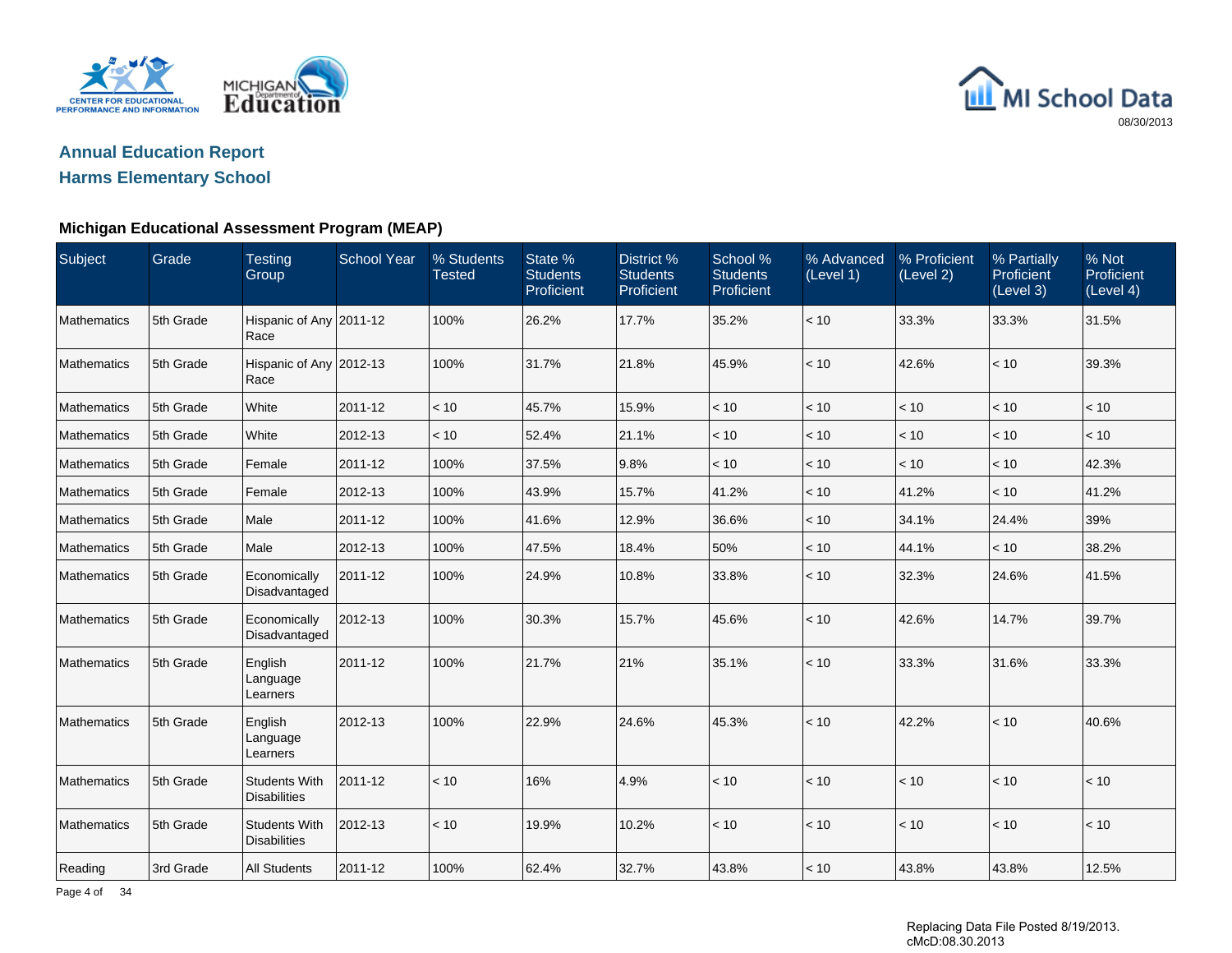

## **Annual Education ReportHarms Elementary School**

## **Michigan Educational Assessment Program (MEAP)**

| Subject | Grade     | <b>Testing</b><br>Group         | <b>School Year</b> | % Students<br><b>Tested</b> | State %<br><b>Students</b><br>Proficient | District %<br><b>Students</b><br>Proficient | School %<br><b>Students</b><br>Proficient | % Advanced<br>(Level 1) | % Proficient<br>(Level 2) | % Partially<br>Proficient<br>(Level 3) | % Not<br>Proficient<br>(Level 4) |
|---------|-----------|---------------------------------|--------------------|-----------------------------|------------------------------------------|---------------------------------------------|-------------------------------------------|-------------------------|---------------------------|----------------------------------------|----------------------------------|
| Reading | 3rd Grade | <b>All Students</b>             | 2012-13            | 100%                        | 66.5%                                    | 42.7%                                       | 41.3%                                     | < 10                    | 36.3%                     | 38.8%                                  | 20%                              |
| Reading | 3rd Grade | African<br>American             | 2011-12            | < 10                        | 38.4%                                    | 33%                                         | < 10                                      | < 10                    | < 10                      | < 10                                   | < 10                             |
| Reading | 3rd Grade | African<br>American             | 2012-13            | < 10                        | 44.8%                                    | 43.2%                                       | < 10                                      | < 10                    | < 10                      | < 10                                   | < 10                             |
| Reading | 3rd Grade | Hispanic of Any 2011-12<br>Race |                    | 100%                        | 47.6%                                    | 30.5%                                       | 42.7%                                     | < 10                    | 42.7%                     | 42.7%                                  | 14.6%                            |
| Reading | 3rd Grade | Hispanic of Any 2012-13<br>Race |                    | 100%                        | 53.5%                                    | 38.4%                                       | 42%                                       | $<10$                   | 36.2%                     | 37.7%                                  | 20.3%                            |
| Reading | 3rd Grade | White                           | 2011-12            | 100%                        | 69.8%                                    | 27.7%                                       | < 10                                      | < 10                    | < 10                      | < 10                                   | < 10                             |
| Reading | 3rd Grade | White                           | 2012-13            | < 10                        | 73%                                      | 41%                                         | < 10                                      | < 10                    | < 10                      | < 10                                   | < 10                             |
| Reading | 3rd Grade | Female                          | 2011-12            | 100%                        | 65.9%                                    | 36.2%                                       | 46.9%                                     | < 10                    | 46.9%                     | 42.9%                                  | < 10                             |
| Reading | 3rd Grade | Female                          | 2012-13            | 100%                        | 70.2%                                    | 45.7%                                       | 37.8%                                     | < 10                    | 32.4%                     | 45.9%                                  | < 10                             |
| Reading | 3rd Grade | Male                            | 2011-12            | 100%                        | 59%                                      | 29.3%                                       | 40.4%                                     | $<10$                   | 40.4%                     | 44.7%                                  | < 10                             |
| Reading | 3rd Grade | Male                            | 2012-13            | 100%                        | 63%                                      | 39.7%                                       | 44.2%                                     | < 10                    | 39.5%                     | 32.6%                                  | 23.3%                            |
| Reading | 3rd Grade | Economically<br>Disadvantaged   | 2011-12            | 100%                        | 49.5%                                    | 31.3%                                       | 44.1%                                     | < 10                    | 44.1%                     | 45.2%                                  | 10.8%                            |
| Reading | 3rd Grade | Economically<br>Disadvantaged   | 2012-13            | 100%                        | 53.8%                                    | 40.5%                                       | 41.3%                                     | < 10                    | 36.3%                     | 38.8%                                  | 20%                              |
| Reading | 3rd Grade | English<br>Language<br>Learners | 2011-12            | 100%                        | 34.7%                                    | 30%                                         | 41.8%                                     | < 10                    | 41.8%                     | 43%                                    | 15.2%                            |
| Reading | 3rd Grade | English<br>Language<br>Learners | 2012-13            | 100%                        | 41.5%                                    | 40.3%                                       | 41.4%                                     | < 10                    | 35.7%                     | 38.6%                                  | 20%                              |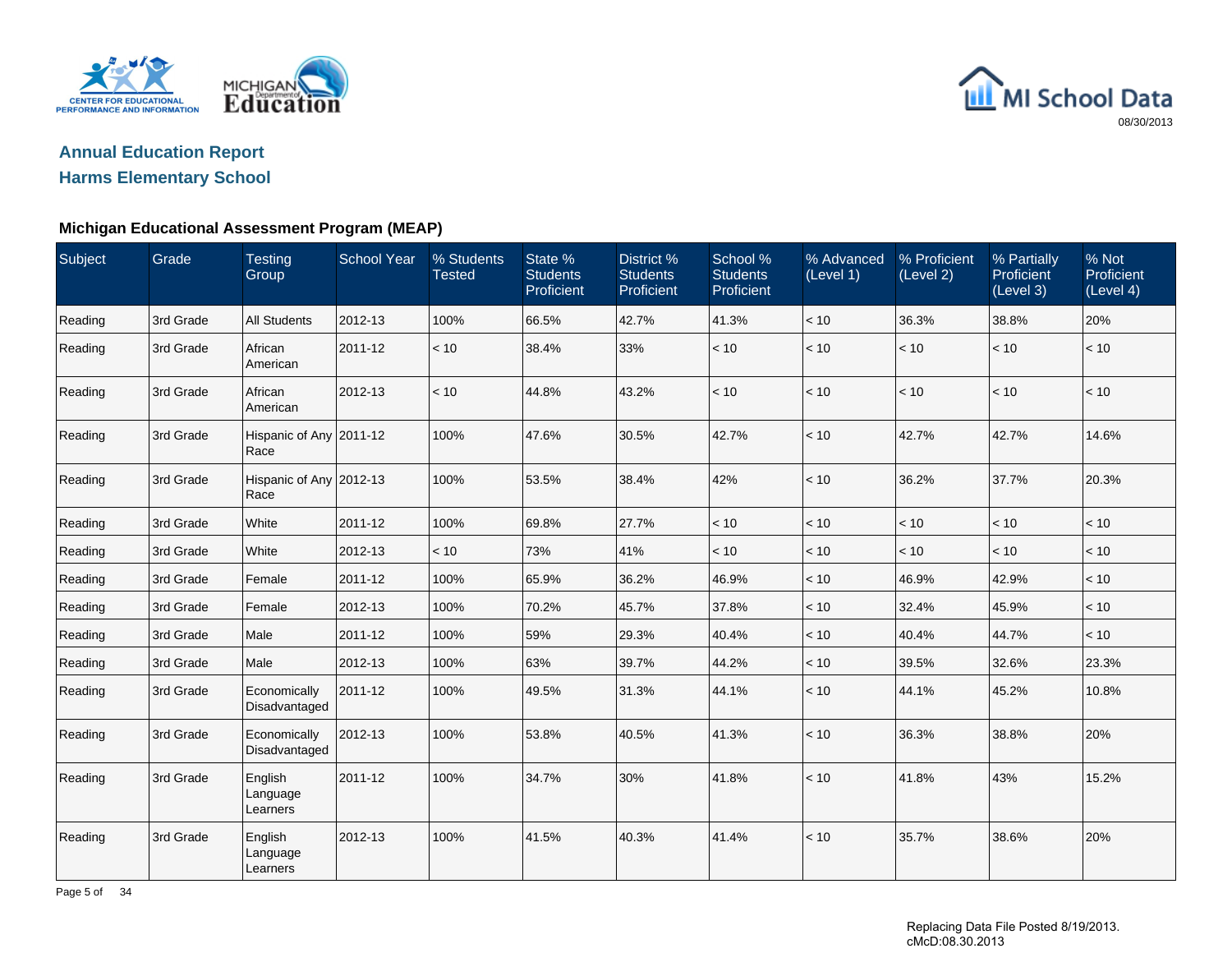

## **Annual Education ReportHarms Elementary School**

### **Michigan Educational Assessment Program (MEAP)**

| Subject                 | Grade     | <b>Testing</b><br>Group                     | <b>School Year</b> | % Students<br><b>Tested</b> | State %<br><b>Students</b><br>Proficient | District %<br><b>Students</b><br>Proficient | School %<br><b>Students</b><br>Proficient | % Advanced<br>(Level 1) | % Proficient<br>(Level 2) | % Partially<br>Proficient<br>(Level 3) | % Not<br>Proficient<br>(Level 4) |
|-------------------------|-----------|---------------------------------------------|--------------------|-----------------------------|------------------------------------------|---------------------------------------------|-------------------------------------------|-------------------------|---------------------------|----------------------------------------|----------------------------------|
| Reading                 | 3rd Grade | <b>Students With</b><br><b>Disabilities</b> | 2011-12            | $<10$                       | 34.3%                                    | 18%                                         | $<10$                                     | < 10                    | < 10                      | $<10$                                  | $<10$                            |
| Reading                 | 3rd Grade | <b>Students With</b><br><b>Disabilities</b> | 2012-13            | < 10                        | 37.9%                                    | 31.2%                                       | < 10                                      | < 10                    | < 10                      | < 10                                   | < 10                             |
| Reading                 | 4th Grade | All Students                                | 2011-12            | 100%                        | 67.7%                                    | 37.7%                                       | 62.9%                                     | < 10                    | 62.9%                     | 22.9%                                  | 14.3%                            |
| Reading                 | 4th Grade | <b>All Students</b>                         | 2012-13            | 100%                        | 68.1%                                    | 40.7%                                       | 68.9%                                     | < 10                    | 66.7%                     | 28.9%                                  | < 10                             |
| Reading                 | 4th Grade | African<br>American                         | 2011-12            | < 10                        | 45.1%                                    | 36.8%                                       | < 10                                      | < 10                    | < 10                      | < 10                                   | < 10                             |
| Reading                 | 4th Grade | African<br>American                         | 2012-13            | < 10                        | 43%                                      | 39.6%                                       | < 10                                      | < 10                    | < 10                      | < 10                                   | < 10                             |
| Reading                 | 4th Grade | American<br>Indian                          | 2011-12            | < 10                        | 60.2%                                    | < 10                                        | < 10                                      | < 10                    | $<10$                     | $<10$                                  | $<10$                            |
| Reading                 | 4th Grade | American<br>Indian                          | 2012-13            | < 10                        | 66.4%                                    | < 10                                        | < 10                                      | < 10                    | < 10                      | < 10                                   | < 10                             |
| Reading                 | 4th Grade | Hispanic of Any 2011-12<br>Race             |                    | 100%                        | 54.1%                                    | 41.3%                                       | 65.6%                                     | $<10$                   | 65.6%                     | 26.2%                                  | < 10                             |
| Reading                 | 4th Grade | Hispanic of Any 2012-13<br>Race             |                    | 100%                        | 57.5%                                    | 46.2%                                       | 74%                                       | < 10                    | 71.2%                     | 23.3%                                  | < 10                             |
| Reading                 | 4th Grade | Two or More<br>Races                        | 2012-13            | < 10                        | 68.7%                                    | < 10                                        | < 10                                      | < 10                    | < 10                      | < 10                                   | < 10                             |
| Reading                 | 4th Grade | White                                       | 2011-12            | < 10                        | 74.4%                                    | 41.7%                                       | < 10                                      | < 10                    | $<10$                     | < 10                                   | < 10                             |
| Reading                 | 4th Grade | White                                       | 2012-13            | 100%                        | 75.1%                                    | 35.3%                                       | < 10                                      | < 10                    | < 10                      | < 10                                   | < 10                             |
| Reading                 | 4th Grade | Female                                      | 2011-12            | 100%                        | 71.7%                                    | 44.1%                                       | 70.3%                                     | < 10                    | 70.3%                     | < 10                                   | < 10                             |
| Reading                 | 4th Grade | Female                                      | 2012-13            | 100%                        | 71.1%                                    | 43.7%                                       | 62.2%                                     | $<10$                   | 60%                       | 33.3%                                  | $<10$                            |
| Reading<br>Page 6 of 34 | 4th Grade | Male                                        | 2011-12            | 100%                        | 63.7%                                    | 31.1%                                       | 54.5%                                     | $<10$                   | 54.5%                     | < 10                                   | < 10                             |

Replacing Data File Posted 8/19/2013. cMcD:08.30.2013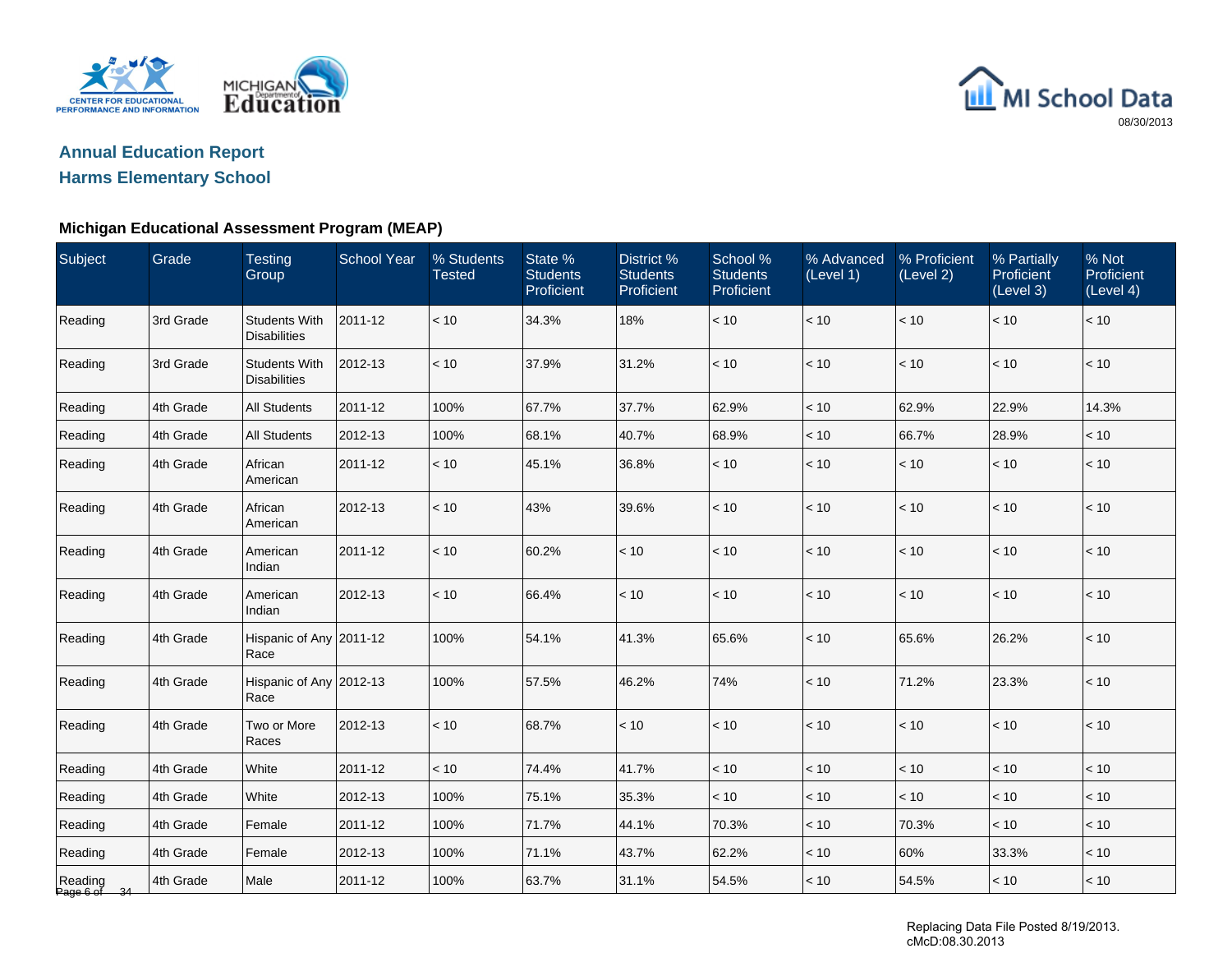

## **Annual Education ReportHarms Elementary School**

## **Michigan Educational Assessment Program (MEAP)**

| Subject | Grade     | <b>Testing</b><br>Group                     | <b>School Year</b> | % Students<br><b>Tested</b> | State %<br><b>Students</b><br>Proficient | District %<br><b>Students</b><br>Proficient | School %<br><b>Students</b><br>Proficient | % Advanced<br>(Level 1) | % Proficient<br>(Level 2) | % Partially<br>Proficient<br>(Level 3) | % Not<br>Proficient<br>(Level 4) |
|---------|-----------|---------------------------------------------|--------------------|-----------------------------|------------------------------------------|---------------------------------------------|-------------------------------------------|-------------------------|---------------------------|----------------------------------------|----------------------------------|
| Reading | 4th Grade | Male                                        | 2012-13            | 100%                        | 65.1%                                    | 37.7%                                       | 75.6%                                     | < 10                    | 73.3%                     | 24.4%                                  | < 10                             |
| Reading | 4th Grade | Economically<br>Disadvantaged               | 2011-12            | 100%                        | 55%                                      | 36.2%                                       | 63.2%                                     | < 10                    | 63.2%                     | 23.5%                                  | $<10$                            |
| Reading | 4th Grade | Economically<br>Disadvantaged               | 2012-13            | 100%                        | 55.1%                                    | 38.7%                                       | 68.5%                                     | < 10                    | 66.3%                     | 29.2%                                  | < 10                             |
| Reading | 4th Grade | English<br>Language<br>Learners             | 2011-12            | 100%                        | 38.8%                                    | 40%                                         | 64.5%                                     | < 10                    | 64.5%                     | 24.2%                                  | < 10                             |
| Reading | 4th Grade | English<br>Language<br>Learners             | 2012-13            | 100%                        | 39.1%                                    | 46.4%                                       | 73.3%                                     | < 10                    | 70.7%                     | 25.3%                                  | < 10                             |
| Reading | 4th Grade | <b>Students With</b><br><b>Disabilities</b> | 2011-12            | < 10                        | 35%                                      | 16.6%                                       | < 10                                      | < 10                    | < 10                      | < 10                                   | < 10                             |
| Reading | 4th Grade | <b>Students With</b><br><b>Disabilities</b> | 2012-13            | < 10                        | 38.3%                                    | 22.1%                                       | < 10                                      | < 10                    | < 10                      | < 10                                   | < 10                             |
| Reading | 5th Grade | <b>All Students</b>                         | 2011-12            | 100%                        | 68.8%                                    | 40.6%                                       | 68.7%                                     | < 10                    | 67.2%                     | 23.9%                                  | < 10                             |
| Reading | 5th Grade | <b>All Students</b>                         | 2012-13            | 100%                        | 70.4%                                    | 44.5%                                       | 66.2%                                     | < 10                    | 60.3%                     | 19.1%                                  | 14.7%                            |
| Reading | 5th Grade | African<br>American                         | 2011-12            | < 10                        | 48.3%                                    | 39.3%                                       | < 10                                      | < 10                    | < 10                      | < 10                                   | < 10                             |
| Reading | 5th Grade | African<br>American                         | 2012-13            | < 10                        | 47.8%                                    | 44.3%                                       | < 10                                      | < 10                    | < 10                      | $<10$                                  | $<10$                            |
| Reading | 5th Grade | American<br>Indian                          | 2011-12            | < 10                        | 58.9%                                    | < 10                                        | < 10                                      | < 10                    | < 10                      | < 10                                   | < 10                             |
| Reading | 5th Grade | Hispanic of Any 2011-12<br>Race             |                    | 100%                        | 57%                                      | 46.4%                                       | 75.9%                                     | < 10                    | 74.1%                     | 18.5%                                  | < 10                             |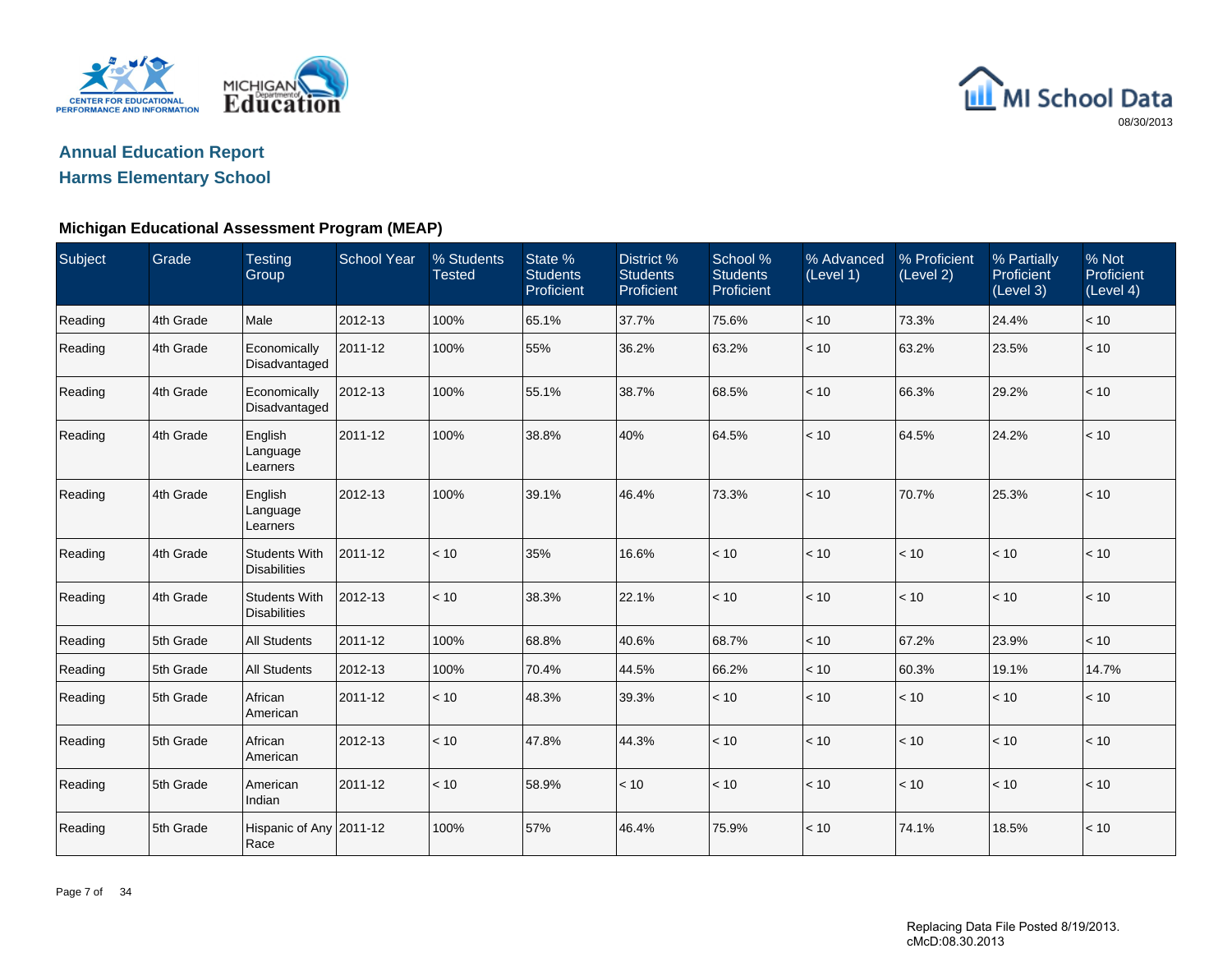

## **Annual Education ReportHarms Elementary School**

### **Michigan Educational Assessment Program (MEAP)**

| Subject | Grade     | <b>Testing</b><br>Group                     | <b>School Year</b> | % Students<br><b>Tested</b> | State %<br><b>Students</b><br>Proficient | District %<br><b>Students</b><br>Proficient | School %<br><b>Students</b><br>Proficient | % Advanced<br>(Level 1) | % Proficient<br>(Level 2) | % Partially<br>Proficient<br>(Level 3) | % Not<br>Proficient<br>(Level 4) |
|---------|-----------|---------------------------------------------|--------------------|-----------------------------|------------------------------------------|---------------------------------------------|-------------------------------------------|-------------------------|---------------------------|----------------------------------------|----------------------------------|
| Reading | 5th Grade | Hispanic of Any 2012-13<br>Race             |                    | 100%                        | 58.1%                                    | 44.3%                                       | 62.3%                                     | < 10                    | 55.7%                     | 21.3%                                  | 16.4%                            |
| Reading | 5th Grade | White                                       | 2011-12            | < 10                        | 74.8%                                    | 43.5%                                       | < 10                                      | < 10                    | < 10                      | < 10                                   | < 10                             |
| Reading | 5th Grade | White                                       | 2012-13            | < 10                        | 76.9%                                    | 44.1%                                       | $<10$                                     | < 10                    | < 10                      | $<10$                                  | < 10                             |
| Reading | 5th Grade | Female                                      | 2011-12            | 100%                        | 71.7%                                    | 43.6%                                       | 61.5%                                     | < 10                    | 61.5%                     | < 10                                   | < 10                             |
| Reading | 5th Grade | Female                                      | 2012-13            | 100%                        | 74.1%                                    | 48.2%                                       | 70.6%                                     | < 10                    | 67.6%                     | < 10                                   | < 10                             |
| Reading | 5th Grade | Male                                        | 2011-12            | 100%                        | 65.9%                                    | 37.7%                                       | 73.2%                                     | < 10                    | 70.7%                     | < 10                                   | < 10                             |
| Reading | 5th Grade | Male                                        | 2012-13            | 100%                        | 66.8%                                    | 40.8%                                       | 61.8%                                     | < 10                    | 52.9%                     | < 10                                   | < 10                             |
| Reading | 5th Grade | Economically<br>Disadvantaged               | 2011-12            | 100%                        | 56.1%                                    | 39.1%                                       | 69.2%                                     | < 10                    | 67.7%                     | 23.1%                                  | < 10                             |
| Reading | 5th Grade | Economically<br>Disadvantaged               | 2012-13            | 100%                        | 57.9%                                    | 42.6%                                       | 66.2%                                     | < 10                    | 60.3%                     | 19.1%                                  | 14.7%                            |
| Reading | 5th Grade | English<br>Language<br>Learners             | 2011-12            | 100%                        | 36.9%                                    | 46.8%                                       | 73.7%                                     | < 10                    | 71.9%                     | 19.3%                                  | < 10                             |
| Reading | 5th Grade | English<br>Language<br>Learners             | 2012-13            | 100%                        | 36.3%                                    | 44.7%                                       | 64.1%                                     | < 10                    | 57.8%                     | 20.3%                                  | 15.6%                            |
| Reading | 5th Grade | <b>Students With</b><br><b>Disabilities</b> | 2011-12            | < 10                        | 34.2%                                    | 18.2%                                       | < 10                                      | < 10                    | < 10                      | < 10                                   | < 10                             |
| Reading | 5th Grade | <b>Students With</b><br><b>Disabilities</b> | 2012-13            | < 10                        | 36.6%                                    | 19.9%                                       | < 10                                      | < 10                    | < 10                      | < 10                                   | < 10                             |
| Science | 5th Grade | <b>All Students</b>                         | 2011-12            | 100%                        | 15.3%                                    | 2.8%                                        | < 10                                      | < 10                    | < 10                      | 26.1%                                  | 69.6%                            |
| Science | 5th Grade | <b>All Students</b>                         | 2012-13            | 100%                        | 13.1%                                    | 2.3%                                        | < 10                                      | < 10                    | < 10                      | 26.8%                                  | 70.4%                            |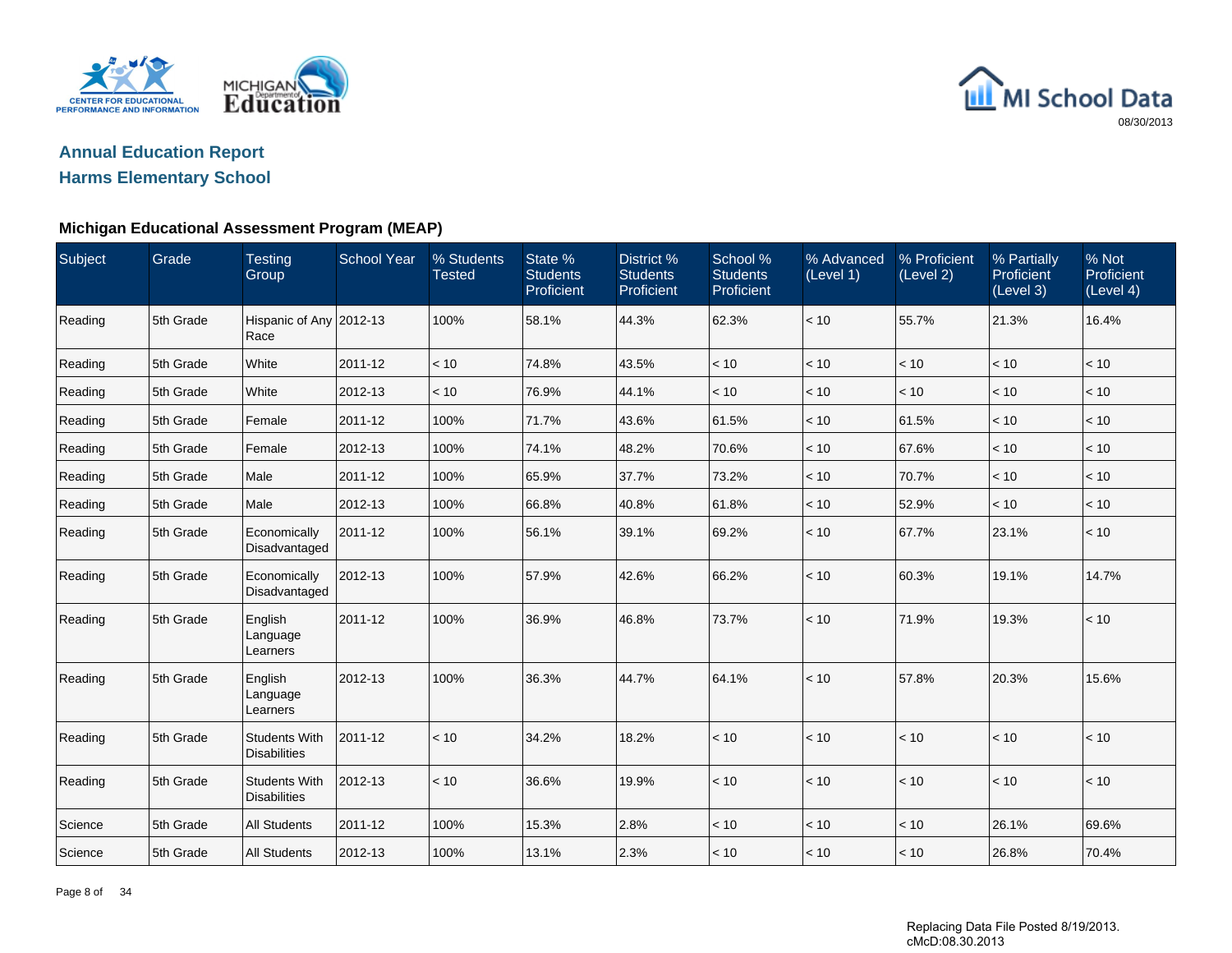



### **Michigan Educational Assessment Program (MEAP)**

| Subject                 | Grade     | <b>Testing</b><br>Group         | <b>School Year</b> | % Students<br><b>Tested</b> | State %<br><b>Students</b><br>Proficient | District %<br><b>Students</b><br>Proficient | School %<br><b>Students</b><br>Proficient | % Advanced<br>(Level 1) | % Proficient<br>(Level 2) | % Partially<br>Proficient<br>(Level 3) | % Not<br>Proficient<br>(Level 4) |
|-------------------------|-----------|---------------------------------|--------------------|-----------------------------|------------------------------------------|---------------------------------------------|-------------------------------------------|-------------------------|---------------------------|----------------------------------------|----------------------------------|
| Science                 | 5th Grade | African<br>American             | 2011-12            | < 10                        | 3.2%                                     | 2.9%                                        | < 10                                      | < 10                    | < 10                      | < 10                                   | < 10                             |
| Science                 | 5th Grade | African<br>American             | 2012-13            | < 10                        | 2.6%                                     | 2.4%                                        | < 10                                      | < 10                    | < 10                      | < 10                                   | < 10                             |
| Science                 | 5th Grade | American<br>Indian              | 2011-12            | < 10                        | 8.2%                                     | < 10                                        | < 10                                      | < 10                    | < 10                      | < 10                                   | < 10                             |
| Science                 | 5th Grade | Hispanic of Any 2011-12<br>Race |                    | 100%                        | 6.2%                                     | 3.1%                                        | < 10                                      | < 10                    | < 10                      | 25.5%                                  | 70.9%                            |
| Science                 | 5th Grade | Hispanic of Any 2012-13<br>Race |                    | 100%                        | 5.4%                                     | < 10                                        | < 10                                      | < 10                    | $<10$                     | 25%                                    | 71.9%                            |
| Science                 | 5th Grade | White                           | 2011-12            | 100%                        | 18.9%                                    | < 10                                        | < 10                                      | $<10$                   | $<10$                     | < 10                                   | < 10                             |
| Science                 | 5th Grade | White                           | 2012-13            | < 10                        | 16%                                      | < 10                                        | < 10                                      | < 10                    | < 10                      | < 10                                   | < 10                             |
| Science                 | 5th Grade | Female                          | 2011-12            | 100%                        | 13.6%                                    | 2.6%                                        | $<10$                                     | < 10                    | $<10$                     | < 10                                   | 82.1%                            |
| Science                 | 5th Grade | Female                          | 2012-13            | 100%                        | 11.6%                                    | 1.7%                                        | < 10                                      | $<10$                   | < 10                      | < 10                                   | 80%                              |
| Science                 | 5th Grade | Male                            | 2011-12            | 100%                        | 17%                                      | 3%                                          | < 10                                      | < 10                    | $<10$                     | 31.7%                                  | 61%                              |
| Science                 | 5th Grade | Male                            | 2012-13            | 100%                        | 14.5%                                    | 2.8%                                        | < 10                                      | < 10                    | < 10                      | 36.1%                                  | 61.1%                            |
| Science                 | 5th Grade | Economically<br>Disadvantaged   | 2011-12            | 100%                        | 7%                                       | 2.3%                                        | $<10$                                     | < 10                    | < 10                      | 27.3%                                  | 68.2%                            |
| Science                 | 5th Grade | Economically<br>Disadvantaged   | 2012-13            | 100%                        | 5.8%                                     | 1.9%                                        | < 10                                      | < 10                    | < 10                      | 26.8%                                  | 70.4%                            |
| Science                 | 5th Grade | English<br>Language<br>Learners | 2011-12            | 100%                        | 2.5%                                     | 3%                                          | $<10$                                     | < 10                    | < 10                      | 27.6%                                  | 67.2%                            |
| Science<br>Page 9 of 34 | 5th Grade | English<br>Language<br>Learners | 2012-13            | 100%                        | 1.4%                                     | < 10                                        | < 10                                      | < 10                    | < 10                      | 26.9%                                  | 70.1%                            |

Replacing Data File Posted 8/19/2013. cMcD:08.30.2013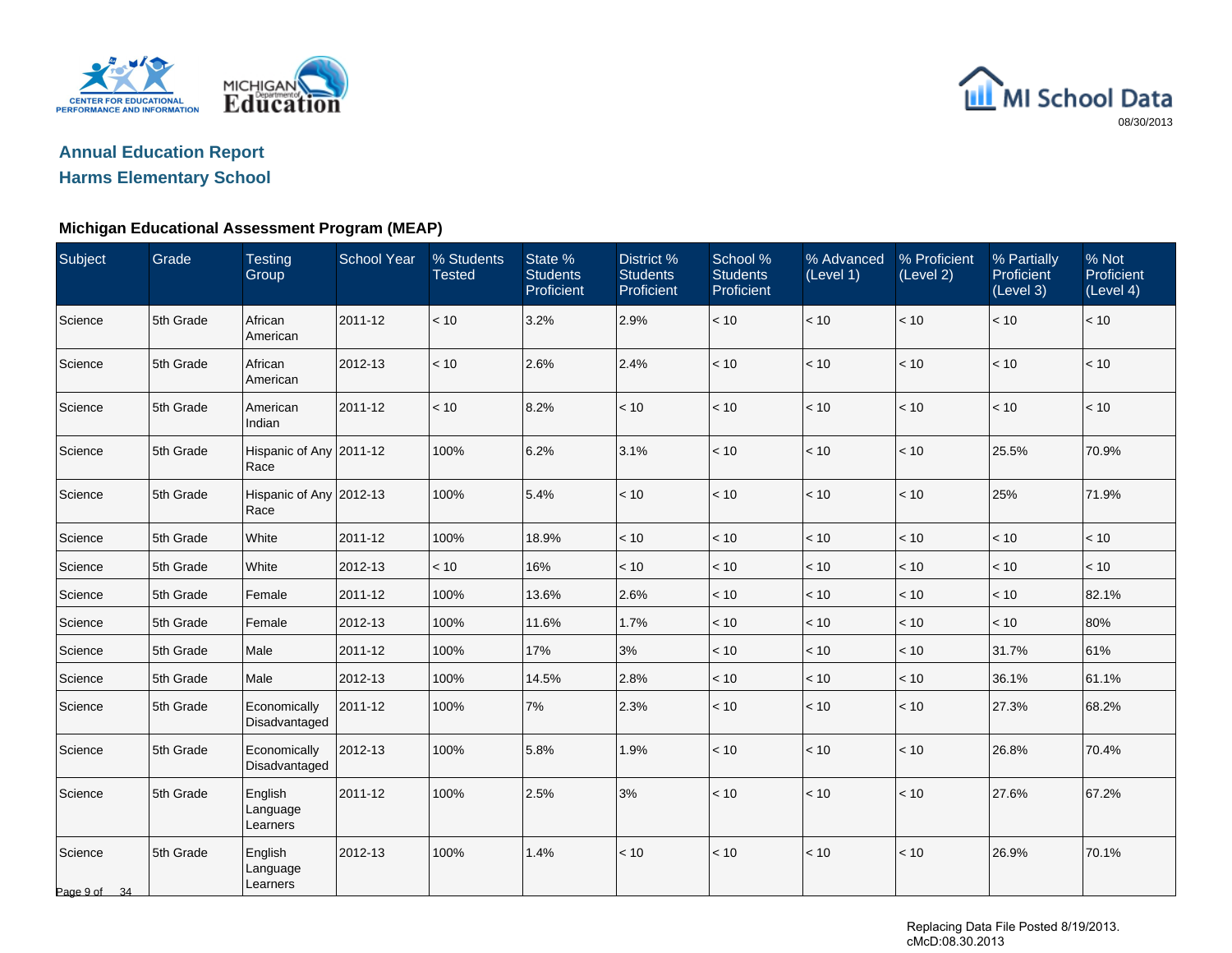



## **Michigan Educational Assessment Program (MEAP)**

| <b>Subject</b> | Grade      | <b>Testing</b><br>Group              | <b>School Year</b> | % Students<br>Tested | State %<br><b>Students</b><br><b>Proficient</b> | District %<br><b>Students</b><br>Proficient | School %<br><b>Students</b><br>Proficient | % Advanced<br>(Level 1) | % Proficient<br>(Level 2) | % Partially<br>Proficient<br>(Level 3) | % Not<br>Proficient<br>(Level 4) |
|----------------|------------|--------------------------------------|--------------------|----------------------|-------------------------------------------------|---------------------------------------------|-------------------------------------------|-------------------------|---------------------------|----------------------------------------|----------------------------------|
| Science        | 5th Grade  | Students With<br><b>Disabilities</b> | 2011-12            | < 10                 | 5.5%                                            | 1.7%                                        | < 10                                      | l< 10                   | < 10                      | $\leq 10$                              | < 10                             |
| Science        | 15th Grade | Students With<br><b>Disabilities</b> | 2012-13            | < 10                 | 4.1%                                            | < 10                                        | < 10                                      | l< 10                   | < 10                      | l< 10                                  | < 10                             |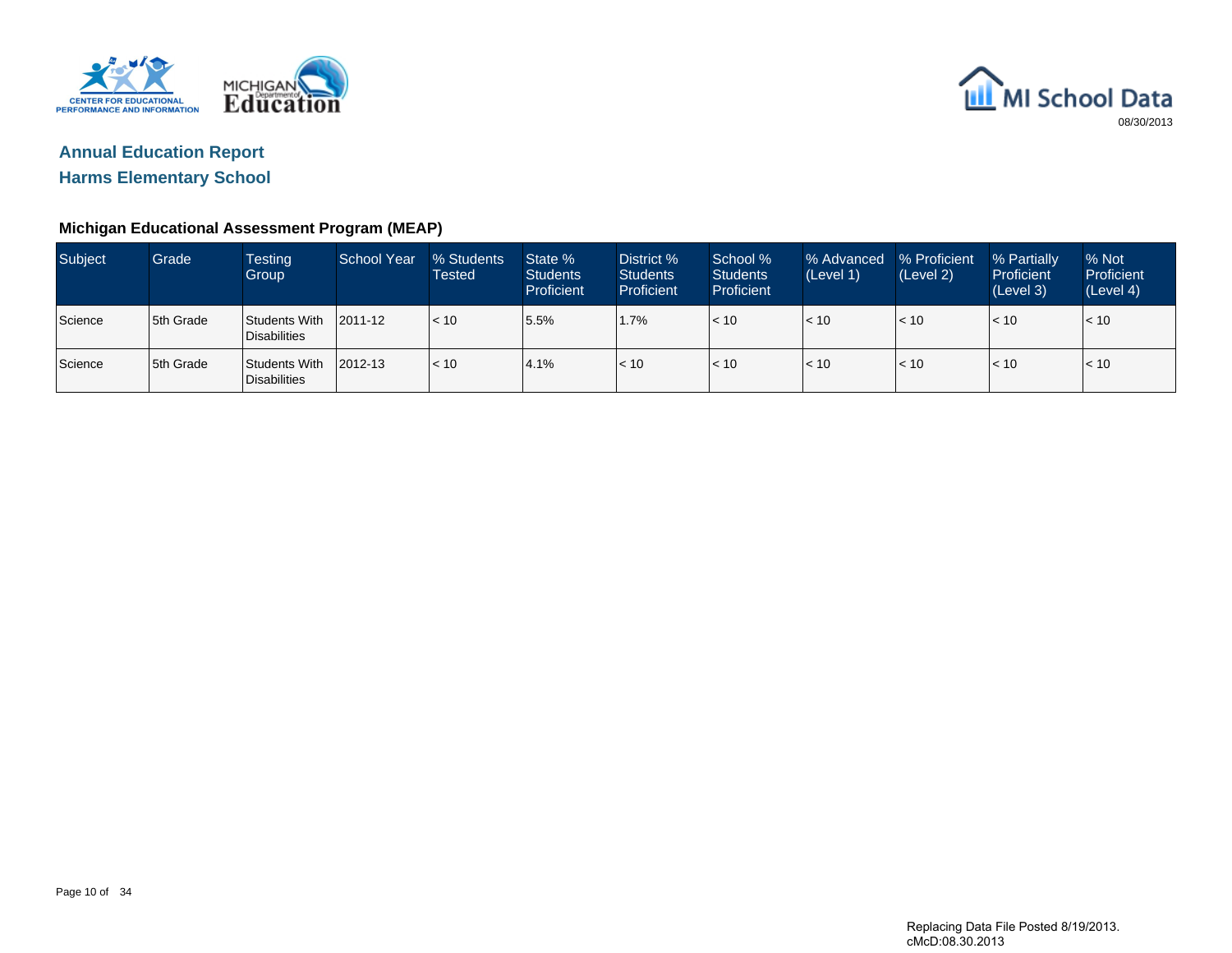



### **Michigan Merit Examination (MME)**

| Subject            | Grade <sup>1</sup> | <b>Testing</b><br>Group | <b>School Year</b> | % Students<br><b>Tested</b> | State %<br><b>Students</b><br><b>Proficient</b> | District %<br>Students<br><b>Proficient</b> | School %<br><b>Students</b><br>Proficient | % Advanced % Proficient<br>(Level 1) | (Level 2) | % Partially<br>Proficient<br>(Level 3) | % Not<br>Proficient<br>(Level 4) |
|--------------------|--------------------|-------------------------|--------------------|-----------------------------|-------------------------------------------------|---------------------------------------------|-------------------------------------------|--------------------------------------|-----------|----------------------------------------|----------------------------------|
| No Data to Display |                    |                         |                    |                             |                                                 |                                             |                                           |                                      |           |                                        |                                  |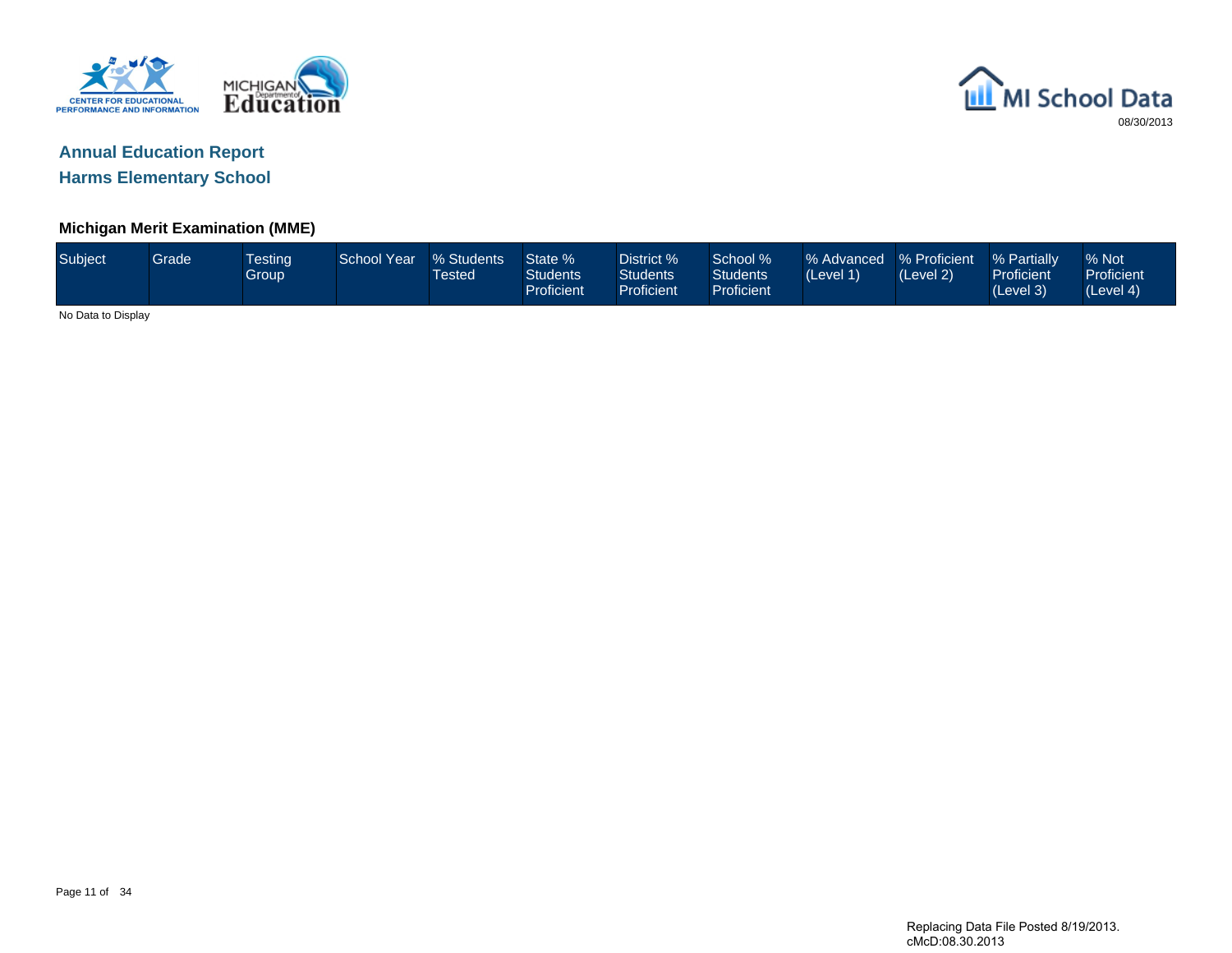



### **Michigan Educational Assessment Program Access (MEAP - Access)**

| Subject     | Grade     | <b>Testing Group</b>            | School Year | % Students<br><b>Tested</b> | State %<br><b>Students</b><br>Proficient | District %<br><b>Students</b><br>Proficient | School %<br><b>Students</b><br>Proficient | % Exceeded   | % Met | % Progressing |
|-------------|-----------|---------------------------------|-------------|-----------------------------|------------------------------------------|---------------------------------------------|-------------------------------------------|--------------|-------|---------------|
| Mathematics | 3rd Grade | <b>All Students</b>             | 2011-12     | 100%                        | 56.4%                                    | 45.3%                                       | < 10                                      | $<10\,$      | $<10$ | 100%          |
| Mathematics | 3rd Grade | <b>All Students</b>             | 2012-13     | 100%                        | 63.7%                                    | 62.4%                                       | < 10                                      | < 10         | < 10  | 100%          |
| Mathematics | 3rd Grade | Hispanic of Any<br>Race         | 2011-12     | < 10                        | 51%                                      | 23.1%                                       | < 10                                      | $ $ < 10     | $<10$ | < 10          |
| Mathematics | 3rd Grade | Hispanic of Any<br>Race         | 2012-13     | 100%                        | 55.2%                                    | 33.3%                                       | < 10                                      | $\vert$ < 10 | < 10  | 100%          |
| Mathematics | 3rd Grade | Female                          | 2012-13     | < 10                        | 58.4%                                    | 52.5%                                       | < 10                                      | $ $ < 10     | < 10  | < 10          |
| Mathematics | 3rd Grade | Male                            | 2011-12     | < 10                        | 62.6%                                    | 45.7%                                       | < 10                                      | < 10         | < 10  | < 10          |
| Mathematics | 3rd Grade | Male                            | 2012-13     | < 10                        | 66.4%                                    | 67.1%                                       | < 10                                      | < 10         | < 10  | < 10          |
| Mathematics | 3rd Grade | Economically<br>Disadvantaged   | 2011-12     | < 10                        | 57.7%                                    | 42.7%                                       | < 10                                      | $ $ < 10     | $<10$ | < 10          |
| Mathematics | 3rd Grade | Economically<br>Disadvantaged   | 2012-13     | 100%                        | 62.4%                                    | 66%                                         | < 10                                      | $ $ < 10     | $<10$ | 100%          |
| Mathematics | 3rd Grade | English<br>Language<br>Learners | 2011-12     | < 10                        | 54.3%                                    | 35.3%                                       | < 10                                      | $ $ < 10     | < 10  | < 10          |
| Mathematics | 3rd Grade | English<br>Language<br>Learners | 2012-13     | 100%                        | 60.9%                                    | 30.4%                                       | < 10                                      | $\vert$ < 10 | < 10  | 100%          |
| Mathematics | 4th Grade | <b>All Students</b>             | 2012-13     | 100%                        | 57.5%                                    | 48.8%                                       | < 10                                      | < 10         | < 10  | < 10          |
| Mathematics | 4th Grade | Hispanic of Any<br>Race         | 2012-13     | < 10                        | 47.8%                                    | 47.6%                                       | < 10                                      | < 10         | < 10  | < 10          |
| Mathematics | 4th Grade | Male                            | 2012-13     | 100%                        | 57.9%                                    | 42.6%                                       | < 10                                      | $<10\,$      | $<10$ | $<10$         |
| Mathematics | 4th Grade | Economically<br>Disadvantaged   | 2012-13     | 100%                        | 55.5%                                    | 50%                                         | < 10                                      | < 10         | < 10  | < 10          |

Page 12 of 34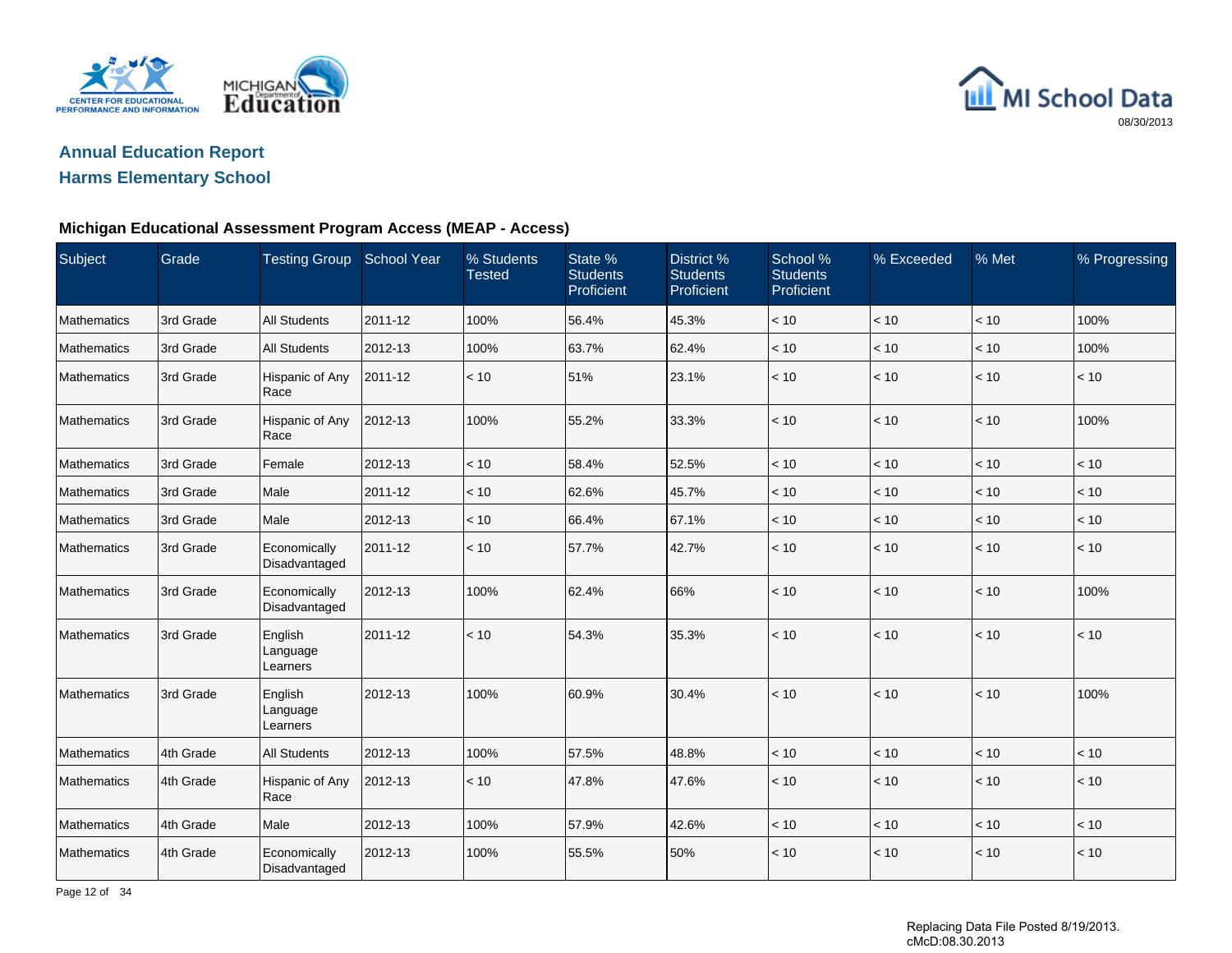



#### **Michigan Educational Assessment Program Access (MEAP - Access)**

| Subject            | Grade     | <b>Testing Group</b>            | School Year | % Students<br><b>Tested</b> | State %<br><b>Students</b><br>Proficient | District %<br><b>Students</b><br>Proficient | School %<br><b>Students</b><br>Proficient | % Exceeded | % Met | % Progressing |
|--------------------|-----------|---------------------------------|-------------|-----------------------------|------------------------------------------|---------------------------------------------|-------------------------------------------|------------|-------|---------------|
| Mathematics        | 4th Grade | English<br>Language<br>Learners | 2012-13     | < 10                        | 54.7%                                    | 48%                                         | < 10                                      | $<10$      | < 10  | $<10$         |
| Mathematics        | 5th Grade | <b>All Students</b>             | 2011-12     | 100%                        | 59.9%                                    | 43.3%                                       | 100%                                      | $<10$      | 100%  | $<10$         |
| <b>Mathematics</b> | 5th Grade | <b>All Students</b>             | 2012-13     | 100%                        | 58.5%                                    | 49%                                         | < 10                                      | < 10       | < 10  | 66.7%         |
| Mathematics        | 5th Grade | Hispanic of Any<br>Race         | 2011-12     | < 10                        | 63.4%                                    | 56.3%                                       | < 10                                      | < 10       | < 10  | < 10          |
| Mathematics        | 5th Grade | Hispanic of Any<br>Race         | 2012-13     | 100%                        | 54.1%                                    | 43.3%                                       | < 10                                      | $<10$      | < 10  | 66.7%         |
| Mathematics        | 5th Grade | White                           | 2011-12     | < 10                        | 67.5%                                    | 77.8%                                       | < 10                                      | < 10       | < 10  | < 10          |
| Mathematics        | 5th Grade | Female                          | 2011-12     | < 10                        | 59.2%                                    | 37.2%                                       | < 10                                      | < 10       | < 10  | < 10          |
| Mathematics        | 5th Grade | Female                          | 2012-13     | < 10                        | 55.1%                                    | 53.6%                                       | < 10                                      | < 10       | < 10  | < 10          |
| Mathematics        | 5th Grade | Male                            | 2012-13     | 100%                        | 60.4%                                    | 46.5%                                       | < 10                                      | < 10       | < 10  | 100%          |
| Mathematics        | 5th Grade | Economically<br>Disadvantaged   | 2011-12     | < 10                        | 59.3%                                    | 44.9%                                       | < 10                                      | < 10       | < 10  | < 10          |
| Mathematics        | 5th Grade | Economically<br>Disadvantaged   | 2012-13     | 100%                        | 55.7%                                    | 49.4%                                       | $<10$                                     | $<10$      | < 10  | 66.7%         |
| Mathematics        | 5th Grade | English<br>Language<br>Learners | 2011-12     | < 10                        | 56.5%                                    | 57.1%                                       | < 10                                      | < 10       | < 10  | < 10          |
| <b>Mathematics</b> | 5th Grade | English<br>Language<br>Learners | 2012-13     | 100%                        | 57.1%                                    | 41.4%                                       | < 10                                      | < 10       | < 10  | 66.7%         |
| Reading            | 3rd Grade | <b>All Students</b>             | 2011-12     | 100%                        | 42.1%                                    | 44.6%                                       | 100%                                      | < 10       | 100%  | < 10          |
| Reading            | 3rd Grade | <b>All Students</b>             | 2012-13     | 100%                        | 39.3%                                    | 41.4%                                       | < 10                                      | < 10       | < 10  | 100%          |

Page 13 of 34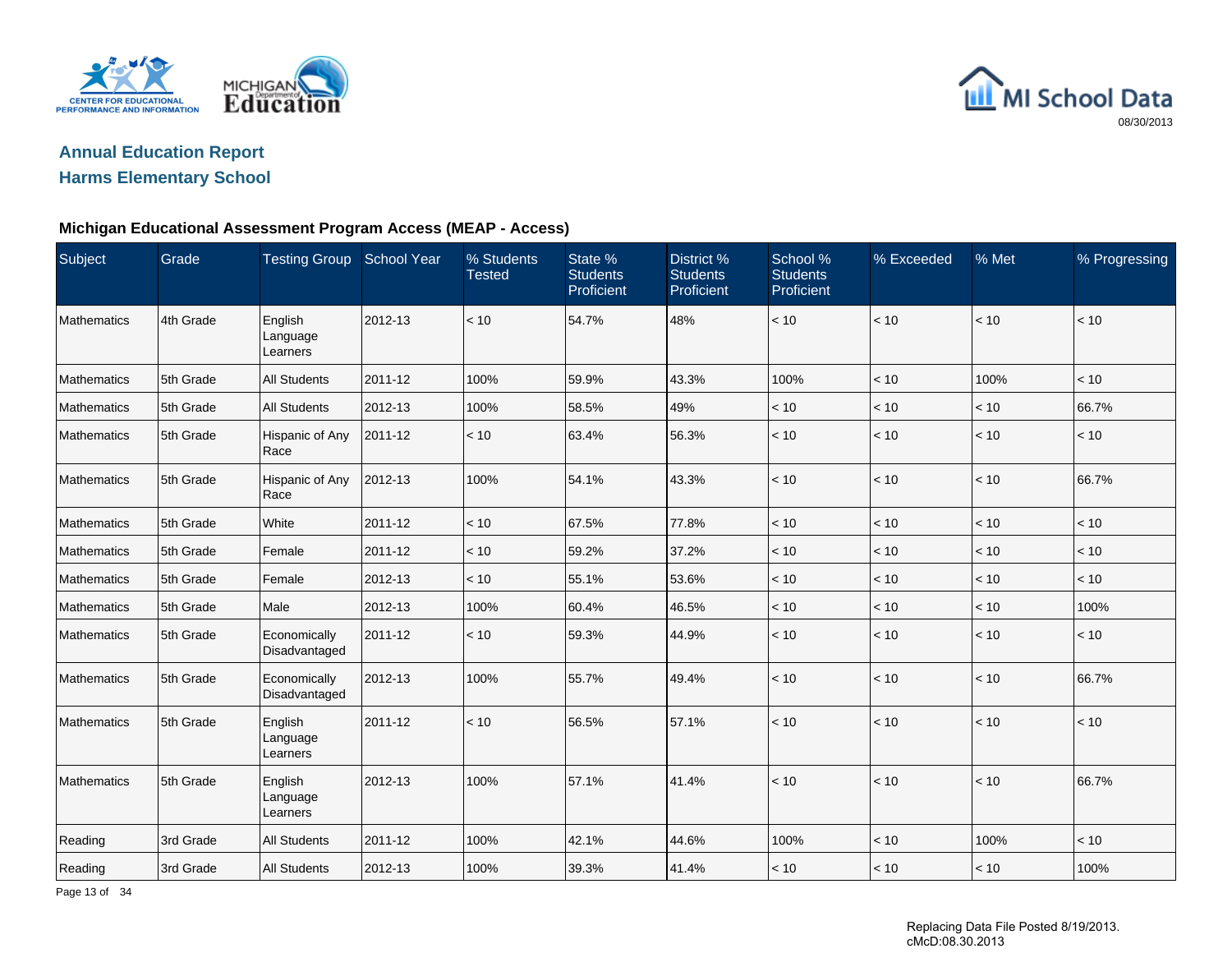



### **Michigan Educational Assessment Program Access (MEAP - Access)**

| Subject | Grade     | <b>Testing Group</b>            | <b>School Year</b> | % Students<br><b>Tested</b> | State %<br><b>Students</b><br>Proficient | District %<br><b>Students</b><br>Proficient | School %<br><b>Students</b><br>Proficient | % Exceeded | % Met | % Progressing |
|---------|-----------|---------------------------------|--------------------|-----------------------------|------------------------------------------|---------------------------------------------|-------------------------------------------|------------|-------|---------------|
| Reading | 3rd Grade | Hispanic of Any<br>Race         | 2011-12            | < 10                        | 33.6%                                    | 23.1%                                       | < 10                                      | < 10       | < 10  | < 10          |
| Reading | 3rd Grade | Hispanic of Any<br>Race         | 2012-13            | 100%                        | 30.8%                                    | 28.6%                                       | < 10                                      | < 10       | < 10  | 100%          |
| Reading | 3rd Grade | Female                          | 2012-13            | < 10                        | 41.5%                                    | 38.1%                                       | < 10                                      | < 10       | < 10  | < 10          |
| Reading | 3rd Grade | Male                            | 2011-12            | < 10                        | 40.8%                                    | 40.6%                                       | < 10                                      | < 10       | < 10  | < 10          |
| Reading | 3rd Grade | Male                            | 2012-13            | $<10$                       | 38.3%                                    | 43%                                         | $<10\,$                                   | $<10\,$    | < 10  | $<10$         |
| Reading | 3rd Grade | Economically<br>Disadvantaged   | 2011-12            | < 10                        | 39.1%                                    | 42.3%                                       | < 10                                      | < 10       | < 10  | < 10          |
| Reading | 3rd Grade | Economically<br>Disadvantaged   | 2012-13            | 100%                        | 34.6%                                    | 43.1%                                       | < 10                                      | < 10       | < 10  | 100%          |
| Reading | 3rd Grade | English<br>Language<br>Learners | 2011-12            | < 10                        | 40.4%                                    | 23.5%                                       | $<10$                                     | < 10       | < 10  | < 10          |
| Reading | 3rd Grade | English<br>Language<br>Learners | 2012-13            | 100%                        | 31.3%                                    | 30.4%                                       | < 10                                      | < 10       | < 10  | 100%          |
| Reading | 4th Grade | <b>All Students</b>             | 2012-13            | 100%                        | 46.3%                                    | 39.9%                                       | $<10$                                     | $<10$      | < 10  | < 10          |
| Reading | 4th Grade | Hispanic of Any<br>Race         | 2012-13            | < 10                        | 36.3%                                    | 14.3%                                       | < 10                                      | < 10       | < 10  | < 10          |
| Reading | 4th Grade | Male                            | 2012-13            | 100%                        | 44%                                      | 36.7%                                       | < 10                                      | < 10       | < 10  | < 10          |
| Reading | 4th Grade | Economically<br>Disadvantaged   | 2012-13            | 100%                        | 43.3%                                    | 38.9%                                       | < 10                                      | < 10       | < 10  | $<10$         |
| Reading | 4th Grade | English<br>Language<br>Learners | 2012-13            | < 10                        | 39.3%                                    | 20%                                         | < 10                                      | < 10       | < 10  | < 10          |

Page 14 of 34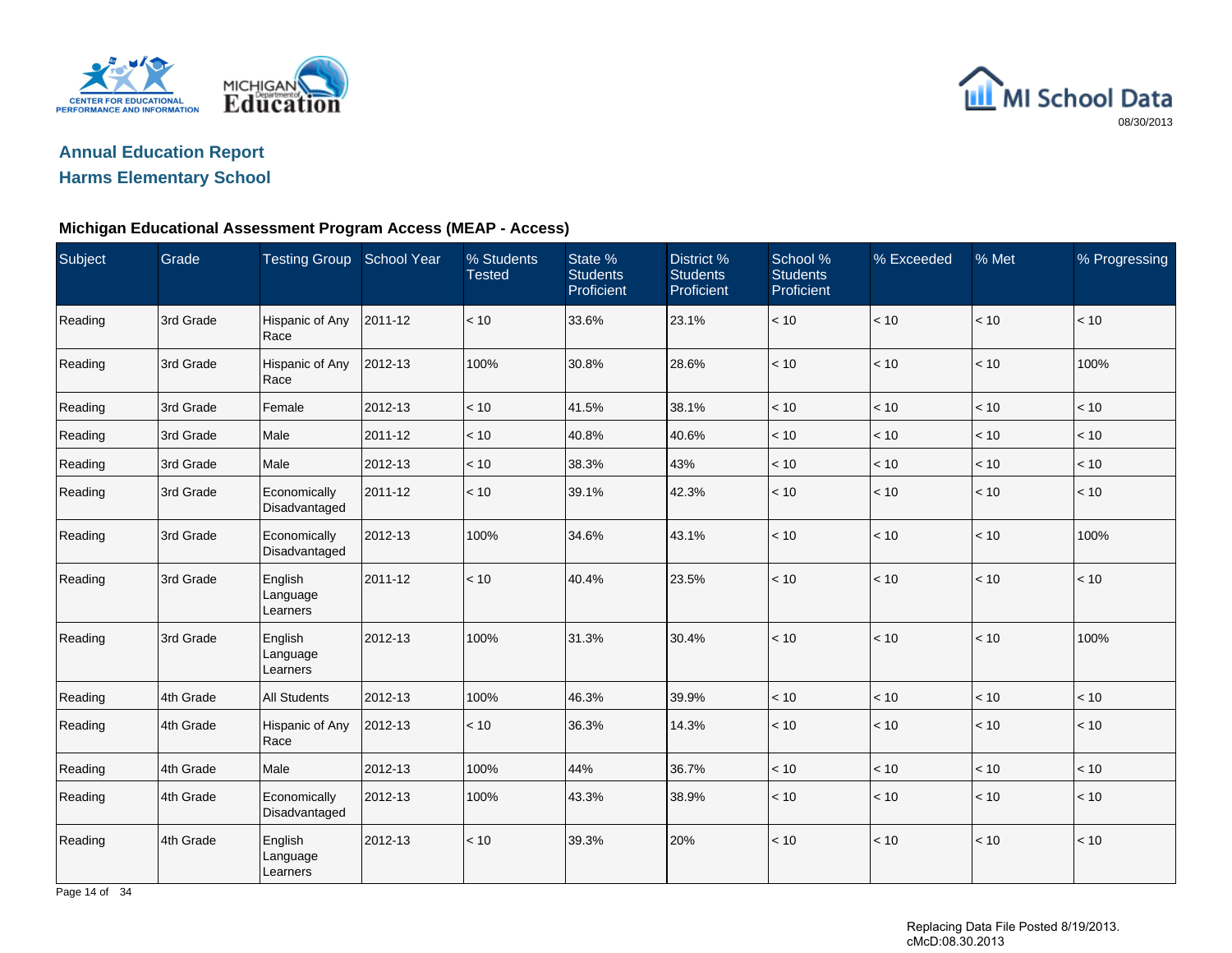



## **Michigan Educational Assessment Program Access (MEAP - Access)**

| Subject | Grade     | Testing Group School Year       |         | % Students<br><b>Tested</b> | State %<br><b>Students</b><br>Proficient | District %<br><b>Students</b><br>Proficient | School %<br><b>Students</b><br>Proficient | % Exceeded | % Met | % Progressing |
|---------|-----------|---------------------------------|---------|-----------------------------|------------------------------------------|---------------------------------------------|-------------------------------------------|------------|-------|---------------|
| Reading | 5th Grade | <b>All Students</b>             | 2011-12 | 100%                        | 55%                                      | 40.6%                                       | < 10                                      | < 10       | < 10  | 100%          |
| Reading | 5th Grade | All Students                    | 2012-13 | 100%                        | 59.8%                                    | 53.3%                                       | < 10                                      | < 10       | < 10  | 66.7%         |
| Reading | 5th Grade | Hispanic of Any<br>Race         | 2011-12 | < 10                        | 52.3%                                    | 36.8%                                       | < 10                                      | < 10       | < 10  | < 10          |
| Reading | 5th Grade | Hispanic of Any<br>Race         | 2012-13 | 100%                        | 56.6%                                    | 50%                                         | < 10                                      | < 10       | < 10  | 66.7%         |
| Reading | 5th Grade | Female                          | 2011-12 | < 10                        | 57.3%                                    | 44.4%                                       | < 10                                      | < 10       | < 10  | < 10          |
| Reading | 5th Grade | Female                          | 2012-13 | < 10                        | 64.2%                                    | 61.8%                                       | < 10                                      | < 10       | < 10  | < 10          |
| Reading | 5th Grade | Male                            | 2012-13 | 100%                        | 57.4%                                    | 48.9%                                       | < 10                                      | < 10       | < 10  | < 10          |
| Reading | 5th Grade | Economically<br>Disadvantaged   | 2012-13 | 100%                        | 58%                                      | 52%                                         | < 10                                      | < 10       | < 10  | 66.7%         |
| Reading | 5th Grade | English<br>Language<br>Learners | 2011-12 | < 10                        | 53.9%                                    | 33.3%                                       | < 10                                      | < 10       | < 10  | < 10          |
| Reading | 5th Grade | English<br>Language<br>Learners | 2012-13 | 100%                        | 48%                                      | 48.3%                                       | < 10                                      | < 10       | < 10  | 66.7%         |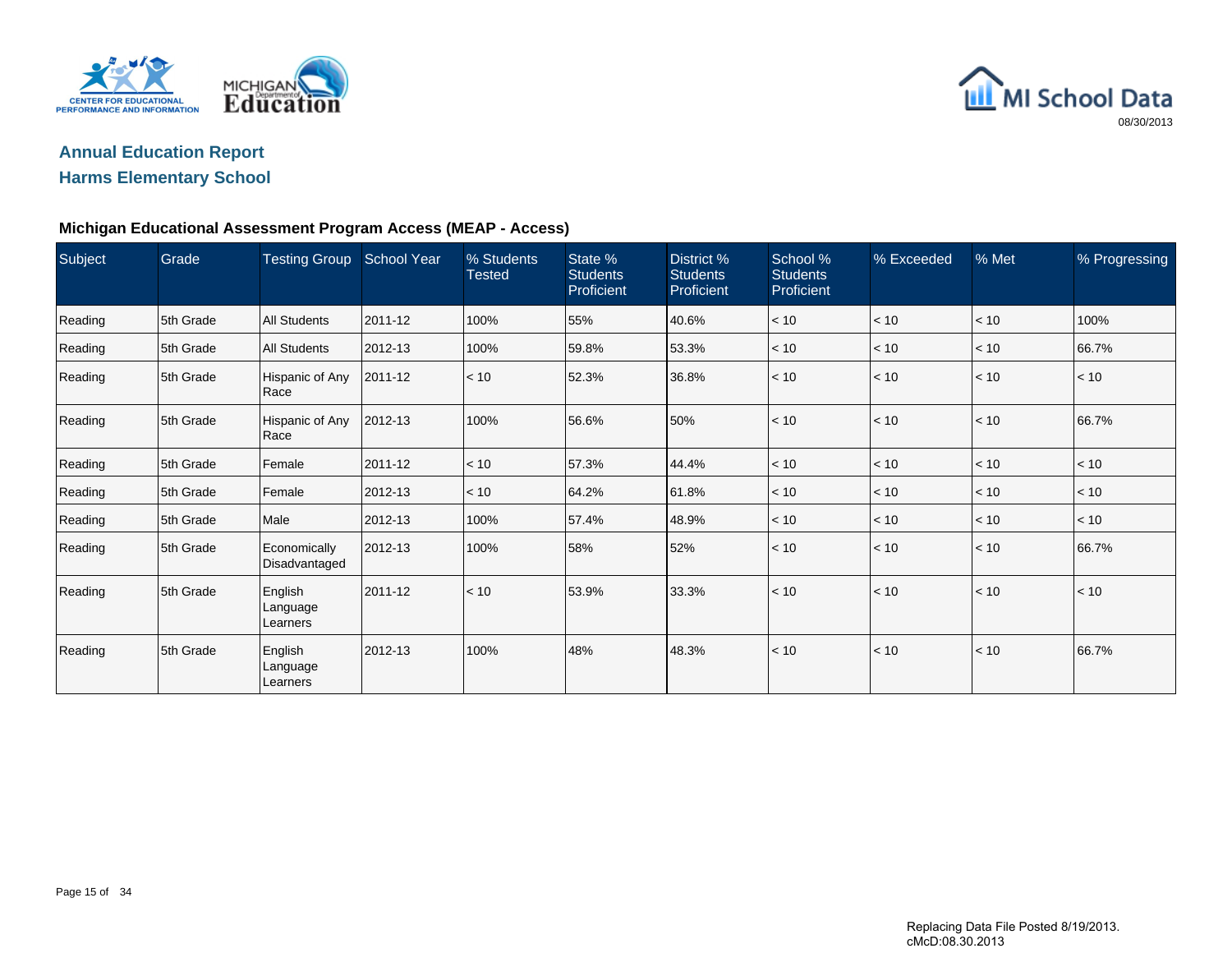



### **MI-Access Functional Independence**

| Subject            | Grade <sup>1</sup> | Testing Group School Year \ | % Students<br>Tested | State %<br><b>Students</b><br>Proficient | District %<br><b>Students</b><br>Proficient | School %<br><b>Students</b><br><b>Proficient</b> | % Surpassed<br>(Level 1) | <b>1% Attained</b><br>(Level 2) | % Emerging<br>(Level 3)' |
|--------------------|--------------------|-----------------------------|----------------------|------------------------------------------|---------------------------------------------|--------------------------------------------------|--------------------------|---------------------------------|--------------------------|
| No Data to Display |                    |                             |                      |                                          |                                             |                                                  |                          |                                 |                          |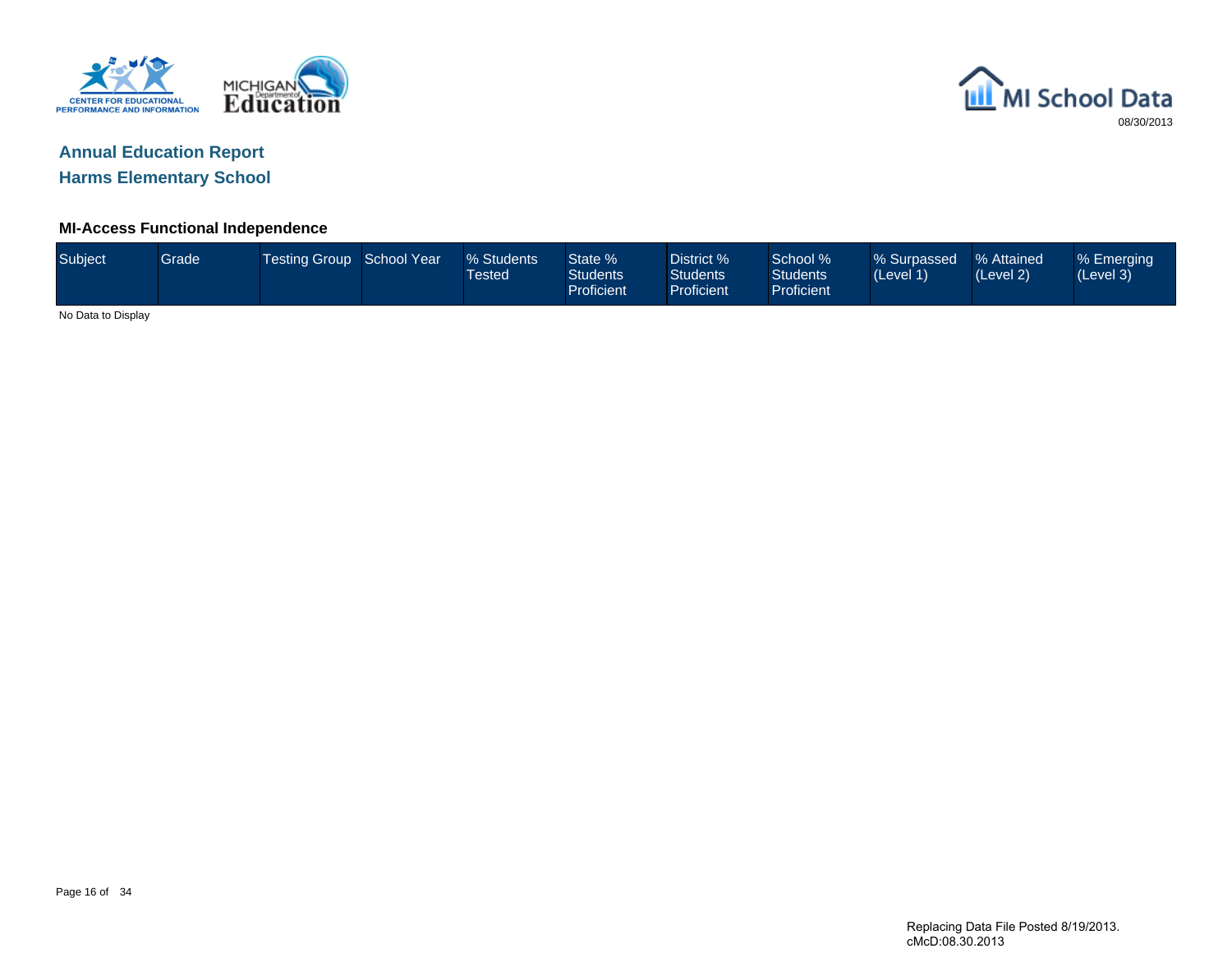



# **Annual Education Report**

**Harms Elementary School**

## **MI-Access Supported Independence**

| Subject            | Grade | Testing Group School Year | % Students<br><b>Tested</b> | State %<br><b>Students</b><br>Proficient | District %<br><b>Students</b><br><b>Proficient</b> | School %<br><b>Students</b><br>Proficient | % Surpassed<br>(Level 1) | % Attained<br>(Level 2) | % Emerging<br>(Level 3) |
|--------------------|-------|---------------------------|-----------------------------|------------------------------------------|----------------------------------------------------|-------------------------------------------|--------------------------|-------------------------|-------------------------|
| No Data to Display |       |                           |                             |                                          |                                                    |                                           |                          |                         |                         |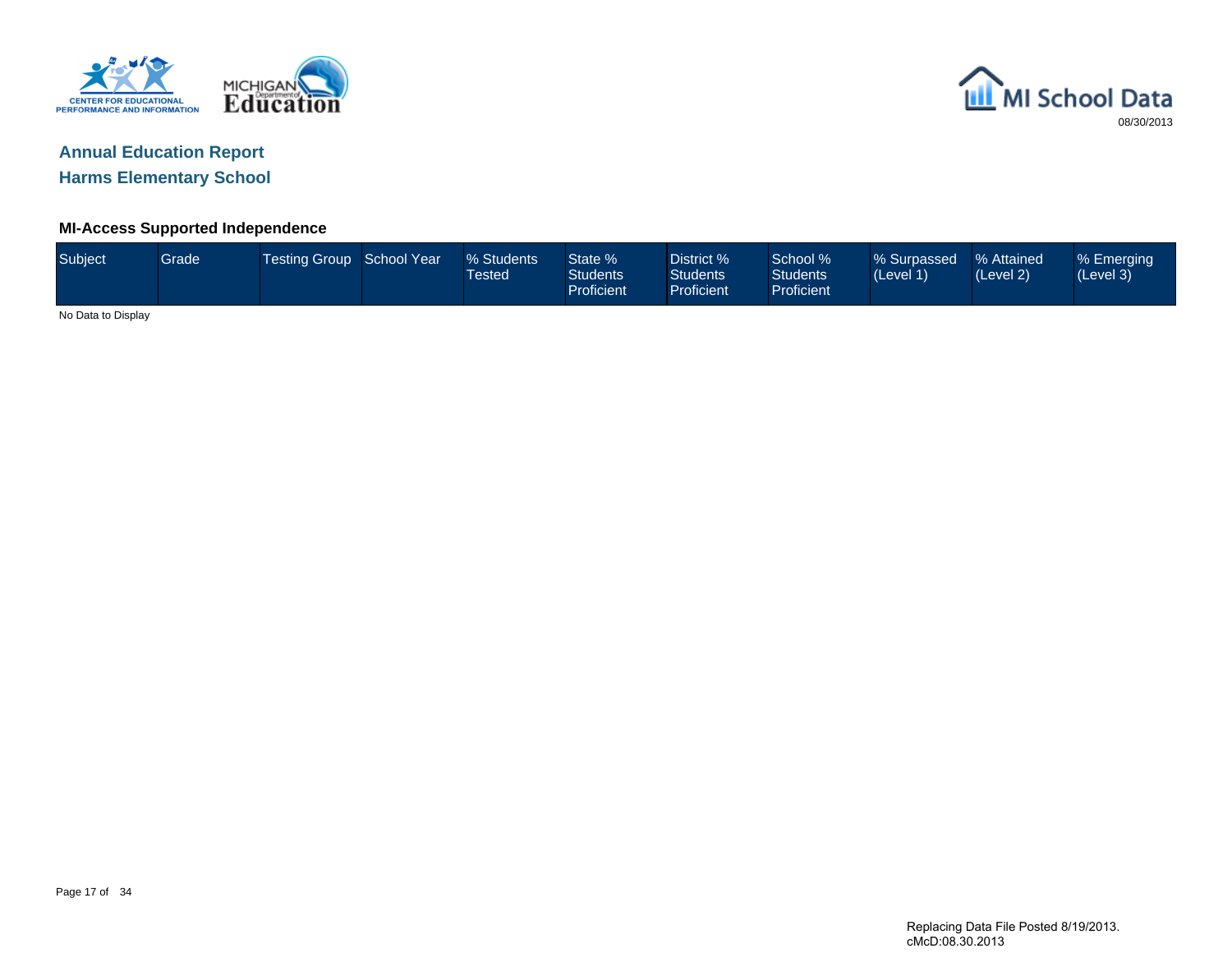



### **MI-Access Participation**

| Subject            | Grade <sup>1</sup> | Testing Group School Year | % Students<br><b>Tested</b> | State %<br><b>Students</b><br>Proficient | District %<br><b>Students</b><br>Proficient | School %<br><b>Students</b><br>Proficient | % Surpassed<br>(Level 1) | % Attained<br>(Level 2) | % Emerging<br>(Level 3) |
|--------------------|--------------------|---------------------------|-----------------------------|------------------------------------------|---------------------------------------------|-------------------------------------------|--------------------------|-------------------------|-------------------------|
| No Data to Display |                    |                           |                             |                                          |                                             |                                           |                          |                         |                         |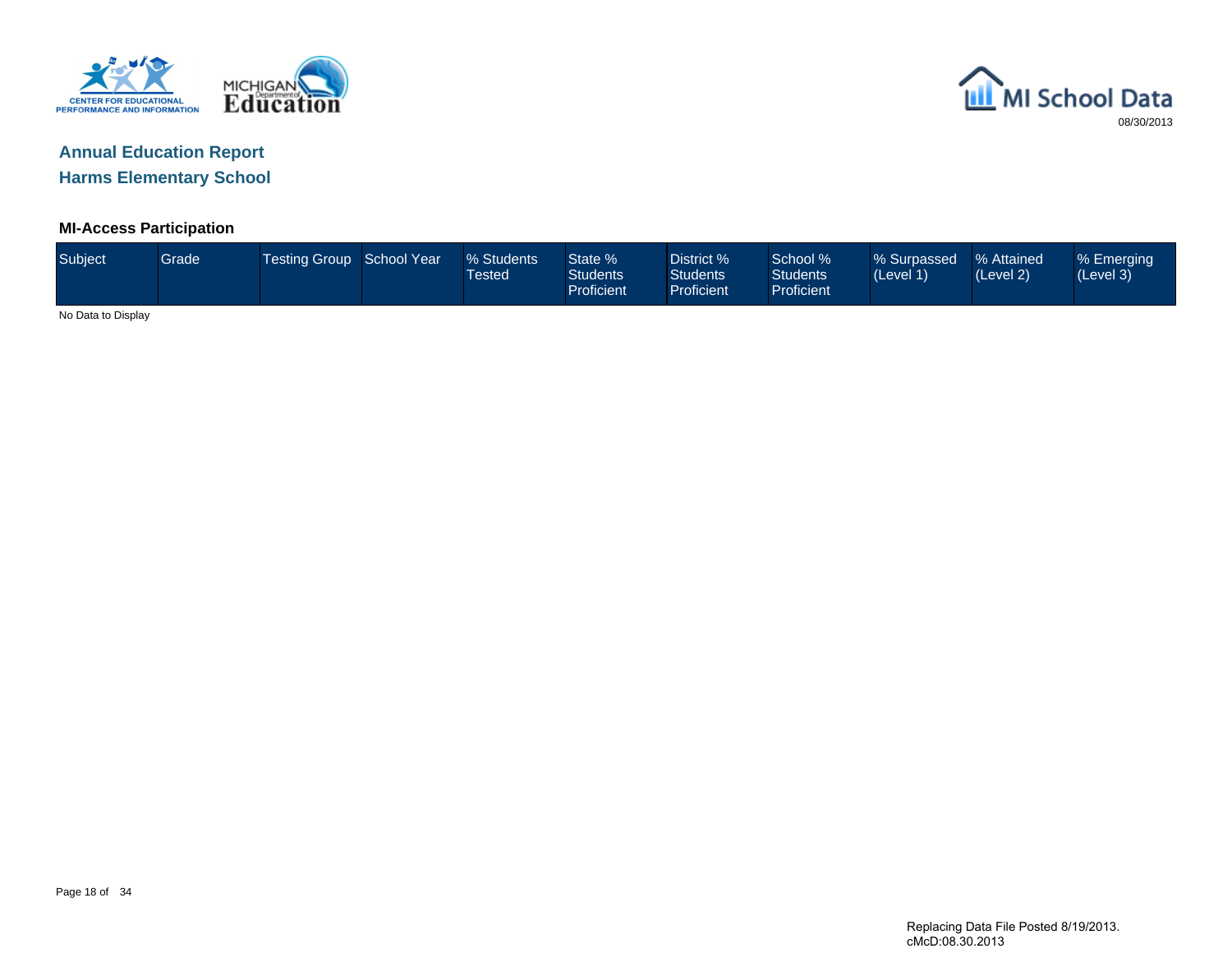





| <b>Testing Group</b>                         | Location        | Subject            | % Tested Total(Goal<br>95%) | % Proficient for<br>Accountability* |
|----------------------------------------------|-----------------|--------------------|-----------------------------|-------------------------------------|
| <b>All Students</b>                          | Statewide       | <b>Mathematics</b> | 98.7%                       | 58.2%                               |
| Bottom 30%                                   | Statewide       | Mathematics        |                             | 11.2%                               |
| African American                             | Statewide       | Mathematics        | 96.9%                       | 32.7%                               |
| American Indian                              | Statewide       | Mathematics        | 98.5%                       | 48.4%                               |
| Asian                                        | Statewide       | Mathematics        | 99.4%                       | 81.5%                               |
| Hispanic of Any Race                         | Statewide       | Mathematics        | 98.6%                       | 45.9%                               |
| Native Hawaiian or Other<br>Pacific Islander | Statewide       | Mathematics        | 97.4%                       | 64.9%                               |
| Two or More Races                            | Statewide       | <b>Mathematics</b> | 99.2%                       | 55.9%                               |
| White                                        | Statewide       | <b>Mathematics</b> | 99.2%                       | 64.4%                               |
| Economically Disadvantaged                   | Statewide       | <b>Mathematics</b> | 98.2%                       | 43.7%                               |
| English Language Learners                    | Statewide       | <b>Mathematics</b> | 98.9%                       | 36.9%                               |
| <b>Students With Disabilities</b>            | Statewide       | <b>Mathematics</b> | 97.8%                       | 32.5%                               |
| <b>All Students</b>                          | <b>District</b> | <b>Mathematics</b> | 96.3%                       | 37.1%                               |
| Bottom 30%                                   | <b>District</b> | <b>Mathematics</b> |                             | 7.1%                                |
| African American                             | <b>District</b> | <b>Mathematics</b> | 96.2%                       | 35.5%                               |
| American Indian                              | <b>District</b> | <b>Mathematics</b> | 93.9%                       | 31.4%                               |
| Asian                                        | <b>District</b> | <b>Mathematics</b> | 98.8%                       | 62.5%                               |
| Hispanic of Any Race                         | <b>District</b> | <b>Mathematics</b> | 96.9%                       | 44.5%                               |
| Native Hawaiian or Other<br>Pacific Islander | <b>District</b> | <b>Mathematics</b> | 100%                        | 0%                                  |
| Two or More Races                            | <b>District</b> | <b>Mathematics</b> | 94.1%                       | 29.5%                               |
| White                                        | <b>District</b> | <b>Mathematics</b> | 96.2%                       | 39.8%                               |
| Economically Disadvantaged   District        |                 | <b>Mathematics</b> | 96.5%                       | 35.5%                               |
| English Language Learners                    | <b>District</b> | Mathematics        | 97.6%                       | 46.2%                               |
| <b>Students With Disabilities</b>            | <b>District</b> | Mathematics        | 92.2%                       | 28.3%                               |
| All Students                                 | School          | <b>Mathematics</b> | 100%                        | 55.5%                               |
| Bottom 30%                                   | School          | Mathematics        |                             | 5.8%                                |
| African American                             | School          | <b>Mathematics</b> | 100%                        | 33.3%                               |
| American Indian                              | School          | Mathematics        | 100%                        | 100%                                |
| Hispanic of Any Race                         | School          | <b>Mathematics</b> | 100%                        | 56.6%                               |
| Two or More Races                            | School          | Mathematics        | 100%                        |                                     |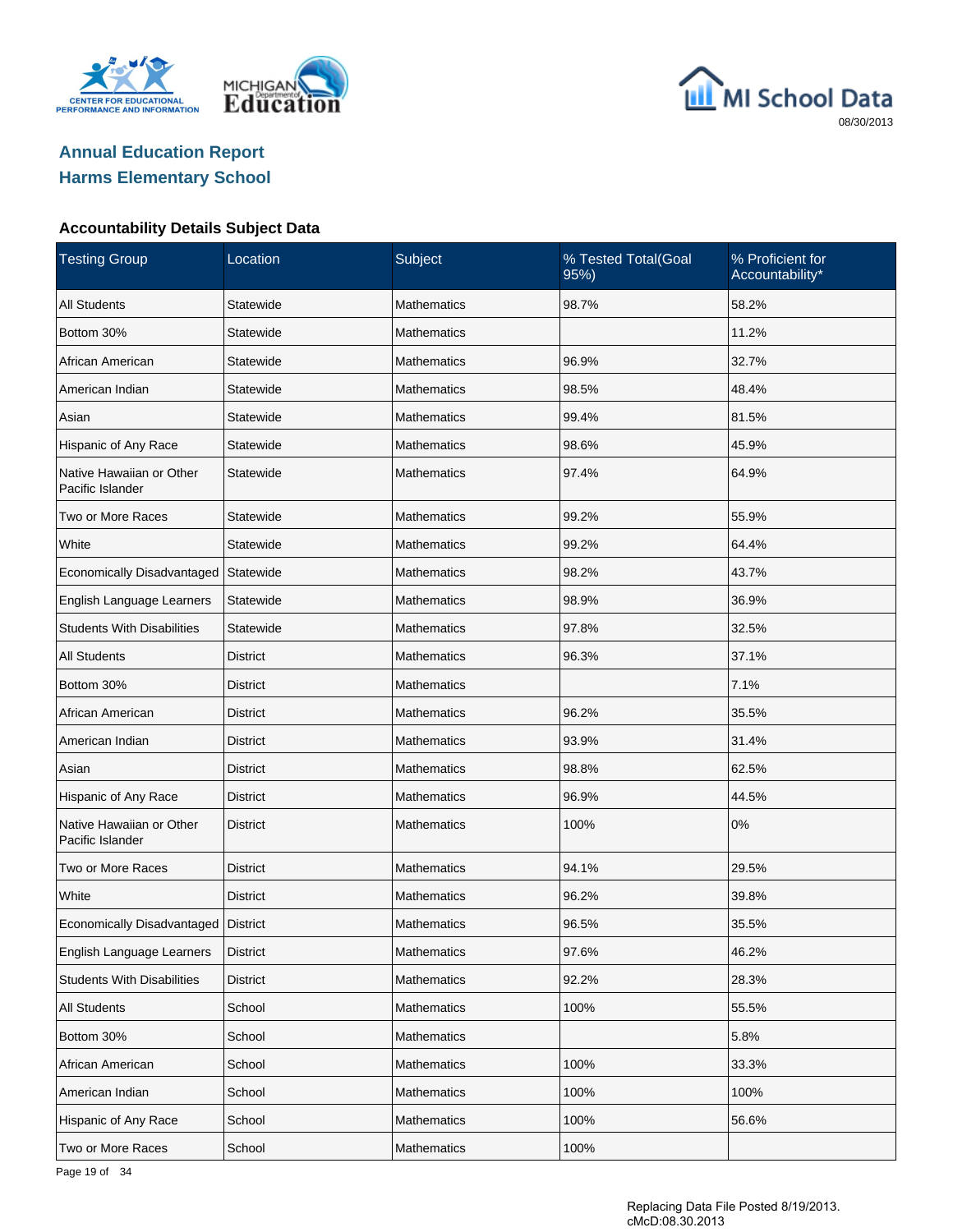





| <b>Testing Group</b>                         | Location        | Subject            | % Tested Total(Goal<br>95%) | % Proficient for<br>Accountability* |
|----------------------------------------------|-----------------|--------------------|-----------------------------|-------------------------------------|
| White                                        | School          | Mathematics        | 100%                        | 50%                                 |
| <b>Economically Disadvantaged</b>            | School          | <b>Mathematics</b> | 100%                        | 55.6%                               |
| English Language Learners                    | School          | Mathematics        | 100%                        | 57%                                 |
| <b>Students With Disabilities</b>            | School          | <b>Mathematics</b> | 100%                        | 36.4%                               |
| <b>All Students</b>                          | Statewide       | Reading            | 99%                         | 83.1%                               |
| Bottom 30%                                   | Statewide       | Reading            |                             | 51.3%                               |
| African American                             | Statewide       | Reading            | 97.3%                       | 67.9%                               |
| American Indian                              | Statewide       | Reading            | 98.8%                       | 79.7%                               |
| Asian                                        | Statewide       | Reading            | 100.3%                      | 90.1%                               |
| Hispanic of Any Race                         | Statewide       | Reading            | 99.2%                       | 77%                                 |
| Native Hawaiian or Other<br>Pacific Islander | Statewide       | Reading            | 97.4%                       | 85.7%                               |
| Two or More Races                            | Statewide       | Reading            | 99.4%                       | 83.6%                               |
| White                                        | Statewide       | Reading            | 99.4%                       | 86.9%                               |
| Economically Disadvantaged                   | Statewide       | Reading            | 98.6%                       | 74.8%                               |
| English Language Learners                    | Statewide       | Reading            | 100.5%                      | 62.4%                               |
| <b>Students With Disabilities</b>            | Statewide       | Reading            | 98.1%                       | 51.8%                               |
| <b>All Students</b>                          | District        | Reading            | 96.8%                       | 67.4%                               |
| Bottom 30%                                   | <b>District</b> | Reading            |                             | 16.8%                               |
| African American                             | District        | Reading            | 96.9%                       | 66.5%                               |
| American Indian                              | <b>District</b> | Reading            | 95.5%                       | 74.5%                               |
| Asian                                        | <b>District</b> | Reading            | 88.5%                       | 78.8%                               |
| Hispanic of Any Race                         | <b>District</b> | Reading            | 97.3%                       | 71.4%                               |
| Native Hawaiian or Other<br>Pacific Islander | District        | Reading            | 100%                        | 100%                                |
| Two or More Races                            | <b>District</b> | Reading            | 94.1%                       | 68.9%                               |
| White                                        | <b>District</b> | Reading            | 96.2%                       | 69%                                 |
| Economically Disadvantaged                   | <b>District</b> | Reading            | 96.9%                       | 66%                                 |
| English Language Learners                    | <b>District</b> | Reading            | 96.8%                       | 72%                                 |
| <b>Students With Disabilities</b>            | <b>District</b> | Reading            | 92.7%                       | 40.9%                               |
| All Students                                 | School          | Reading            | 100%                        | 81.8%                               |
| Bottom 30%                                   | School          | Reading            |                             | 41.4%                               |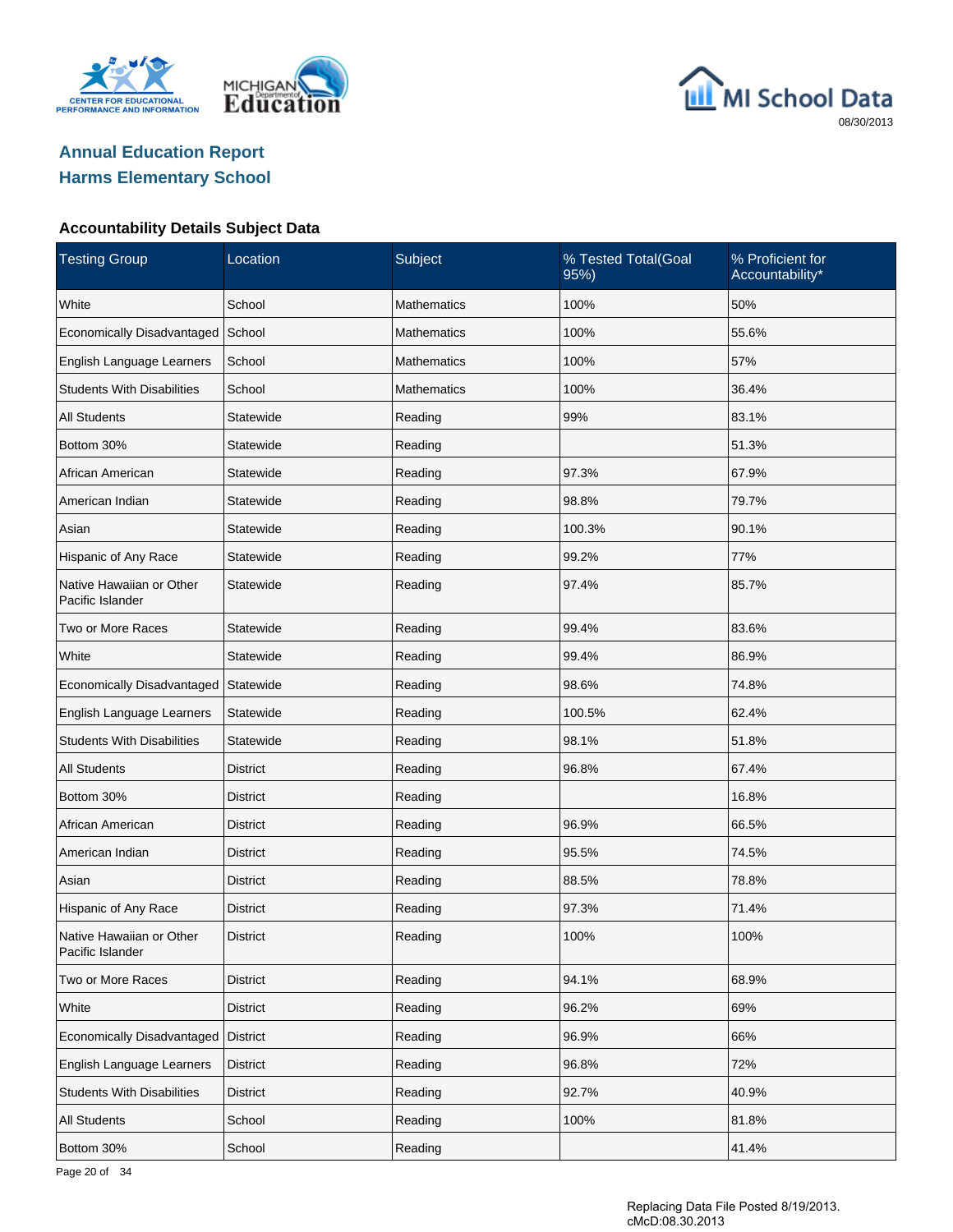





| <b>Testing Group</b>                         | Location        | Subject | % Tested Total(Goal<br>95%) | % Proficient for<br>Accountability* |
|----------------------------------------------|-----------------|---------|-----------------------------|-------------------------------------|
| African American                             | School          | Reading | 100%                        | 77.8%                               |
| American Indian                              | School          | Reading | 100%                        | 100%                                |
| Hispanic of Any Race                         | School          | Reading | 100%                        | 82.5%                               |
| Two or More Races                            | School          | Reading | 100%                        |                                     |
| White                                        | School          | Reading | 100%                        | 75.9%                               |
| Economically Disadvantaged                   | School          | Reading | 100%                        | 82.6%                               |
| English Language Learners                    | School          | Reading | 100%                        | 82.6%                               |
| <b>Students With Disabilities</b>            | School          | Reading | 100%                        | 50%                                 |
| <b>All Students</b>                          | Statewide       | Science | 97.9%                       | 38.6%                               |
| Bottom 30%                                   | Statewide       | Science |                             | 1%                                  |
| African American                             | Statewide       | Science | 94.8%                       | 12.8%                               |
| American Indian                              | Statewide       | Science | 97.5%                       | 29.4%                               |
| Asian                                        | Statewide       | Science | 99.1%                       | 57.4%                               |
| Hispanic of Any Race                         | Statewide       | Science | 97.9%                       | 22.9%                               |
| Native Hawaiian or Other<br>Pacific Islander | Statewide       | Science | 93.7%                       | 49.2%                               |
| Two or More Races                            | Statewide       | Science | 98.7%                       | 35.7%                               |
| White                                        | Statewide       | Science | 98.7%                       | 45%                                 |
| Economically Disadvantaged                   | Statewide       | Science | 97%                         | 22.9%                               |
| English Language Learners                    | Statewide       | Science | 98%                         | 7.6%                                |
| <b>Students With Disabilities</b>            | Statewide       | Science | 96.5%                       | 15.1%                               |
| <b>All Students</b>                          | District        | Science | 94.1%                       | 11.7%                               |
| Bottom 30%                                   | <b>District</b> | Science |                             | 0.6%                                |
| African American                             | <b>District</b> | Science | 94.2%                       | 11.3%                               |
| American Indian                              | District        | Science | 95.2%                       | 14.3%                               |
| Asian                                        | <b>District</b> | Science | 98%                         | 33.6%                               |
| Hispanic of Any Race                         | <b>District</b> | Science | 92.8%                       | 11.8%                               |
| Native Hawaiian or Other<br>Pacific Islander | <b>District</b> | Science | 100%                        | $0\%$                               |
| Two or More Races                            | <b>District</b> | Science | 100%                        | 9.1%                                |
| White                                        | <b>District</b> | Science | 94.8%                       | 13.6%                               |
| Economically Disadvantaged                   | District        | Science | 94.3%                       | 10%                                 |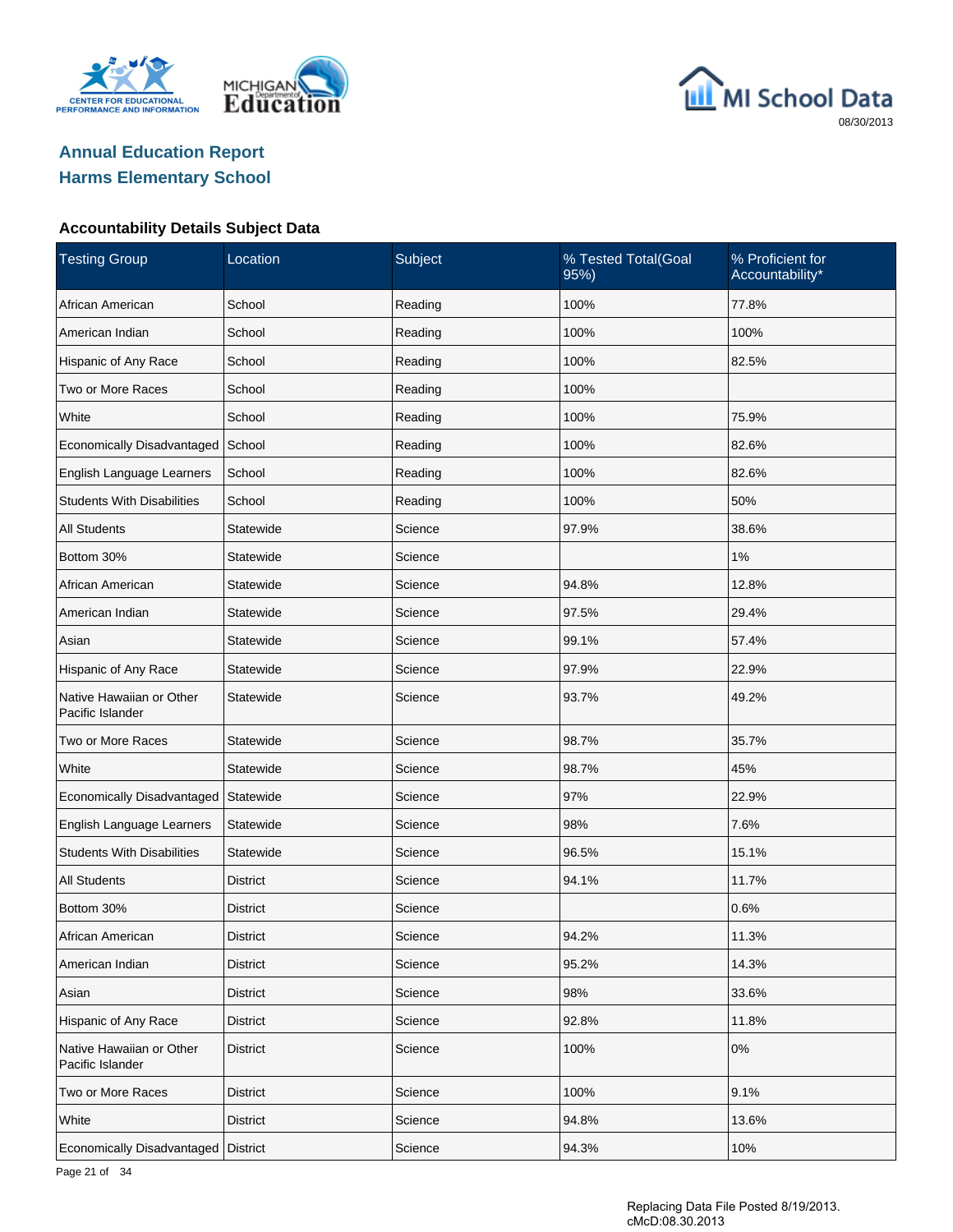





| <b>Testing Group</b>                         | Location        | Subject               | % Tested Total(Goal<br>95%) | % Proficient for<br>Accountability* |
|----------------------------------------------|-----------------|-----------------------|-----------------------------|-------------------------------------|
| English Language Learners                    | <b>District</b> | Science               | 94.6%                       | 13.4%                               |
| <b>Students With Disabilities</b>            | <b>District</b> | Science               | 86.4%                       | 9.1%                                |
| <b>All Students</b>                          | School          | Science               | 100%                        | 13%                                 |
| Bottom 30%                                   | School          | Science               |                             | 0%                                  |
| African American                             | School          | Science               | 100%                        | 0%                                  |
| Hispanic of Any Race                         | School          | Science               | 100%                        | 14.3%                               |
| White                                        | School          | Science               | 100%                        | 0%                                  |
| Economically Disadvantaged                   | School          | Science               | 100%                        | 13.2%                               |
| English Language Learners                    | School          | Science               | 100%                        | 13.9%                               |
| <b>Students With Disabilities</b>            | School          | Science               | 100%                        | 0%                                  |
| <b>All Students</b>                          | Statewide       | <b>Social Studies</b> | 96.7%                       | 57.5%                               |
| Bottom 30%                                   | Statewide       | <b>Social Studies</b> |                             | 8.8%                                |
| African American                             | Statewide       | <b>Social Studies</b> | 92.4%                       | 27.9%                               |
| American Indian                              | Statewide       | <b>Social Studies</b> | 95.9%                       | 52.3%                               |
| Asian                                        | Statewide       | <b>Social Studies</b> | 99%                         | 73.6%                               |
| Hispanic of Any Race                         | Statewide       | <b>Social Studies</b> | 96.1%                       | 43%                                 |
| Native Hawaiian or Other<br>Pacific Islander | Statewide       | <b>Social Studies</b> | 93.2%                       | 59.7%                               |
| Two or More Races                            | Statewide       | <b>Social Studies</b> | 97.6%                       | 53.5%                               |
| White                                        | Statewide       | Social Studies        | 98%                         | 64.7%                               |
| Economically Disadvantaged                   | Statewide       | Social Studies        | 95.1%                       | 40.3%                               |
| English Language Learners                    | Statewide       | <b>Social Studies</b> | 96.4%                       | 19.6%                               |
| <b>Students With Disabilities</b>            | Statewide       | <b>Social Studies</b> | 91.9%                       | 22.3%                               |
| <b>All Students</b>                          | District        | Social Studies        | 88.6%                       | 22.6%                               |
| Bottom 30%                                   | <b>District</b> | Social Studies        |                             | 0%                                  |
| African American                             | <b>District</b> | Social Studies        | 88.5%                       | 21.4%                               |
| American Indian                              | <b>District</b> | Social Studies        | 90.9%                       | 33.3%                               |
| Asian                                        | <b>District</b> | <b>Social Studies</b> | 97.6%                       | 48.4%                               |
| Hispanic of Any Race                         | <b>District</b> | Social Studies        | 88.7%                       | 28.8%                               |
| Native Hawaiian or Other<br>Pacific Islander | <b>District</b> | Social Studies        | 100%                        | $0\%$                               |
| Two or More Races                            | <b>District</b> | <b>Social Studies</b> | 85.7%                       | 31.6%                               |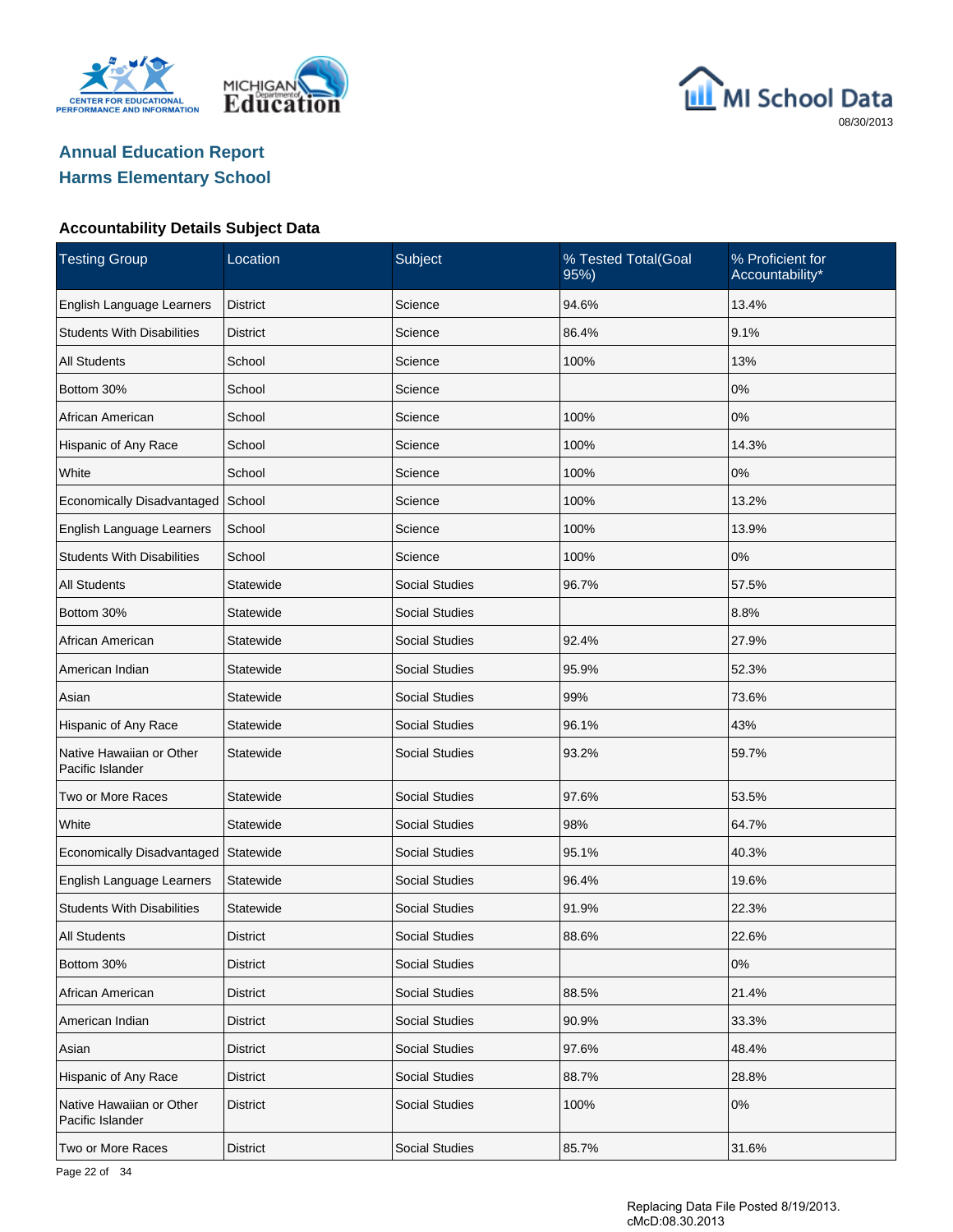





| <b>Testing Group</b>                         | Location        | Subject               | % Tested Total(Goal<br>95%) | % Proficient for<br>Accountability* |
|----------------------------------------------|-----------------|-----------------------|-----------------------------|-------------------------------------|
| White                                        | <b>District</b> | <b>Social Studies</b> | 88.5%                       | 22.5%                               |
| Economically Disadvantaged                   | <b>District</b> | <b>Social Studies</b> | 88.2%                       | 19.6%                               |
| English Language Learners                    | <b>District</b> | <b>Social Studies</b> | 90.8%                       | 30.5%                               |
| <b>Students With Disabilities</b>            | <b>District</b> | <b>Social Studies</b> | 71.2%                       | 4.4%                                |
| <b>All Students</b>                          | Statewide       | Writing               | 98.2%                       | 69.4%                               |
| Bottom 30%                                   | Statewide       | Writing               |                             | 21.9%                               |
| African American                             | Statewide       | Writing               | 95.6%                       | 48.8%                               |
| American Indian                              | Statewide       | Writing               | 97.7%                       | 61.6%                               |
| Asian                                        | Statewide       | Writing               | 98.9%                       | 82.9%                               |
| Hispanic of Any Race                         | Statewide       | Writing               | 98%                         | 59.7%                               |
| Native Hawaiian or Other<br>Pacific Islander | Statewide       | Writing               | 94.5%                       | 74.4%                               |
| Two or More Races                            | Statewide       | Writing               | 98.9%                       | 68.5%                               |
| White                                        | Statewide       | Writing               | 98.9%                       | 74.3%                               |
| Economically Disadvantaged                   | Statewide       | Writing               | 97.3%                       | 55.7%                               |
| English Language Learners                    | Statewide       | Writing               | 97.3%                       | 42.1%                               |
| <b>Students With Disabilities</b>            | Statewide       | Writing               | 96.6%                       | 27.9%                               |
| <b>All Students</b>                          | District        | Writing               | 95.1%                       | 43.4%                               |
| Bottom 30%                                   | <b>District</b> | Writing               |                             | 0%                                  |
| African American                             | District        | Writing               | 95.4%                       | 42.4%                               |
| American Indian                              | District        | Writing               | 97.2%                       | 59.4%                               |
| Asian                                        | District        | Writing               | 87.6%                       | 62.1%                               |
| Hispanic of Any Race                         | District        | Writing               | 93.8%                       | 49.6%                               |
| Native Hawaiian or Other<br>Pacific Islander | <b>District</b> | Writing               | 100%                        | 0%                                  |
| Two or More Races                            | <b>District</b> | Writing               | 100%                        | 38.5%                               |
| White                                        | <b>District</b> | Writing               | 94.3%                       | 37.4%                               |
| Economically Disadvantaged                   | <b>District</b> | Writing               | 95.3%                       | 40.3%                               |
| English Language Learners                    | <b>District</b> | Writing               | 94.7%                       | 50.7%                               |
| <b>Students With Disabilities</b>            | <b>District</b> | Writing               | 86.8%                       | 16.6%                               |
| All Students                                 | School          | Writing               | 101.1%                      | 47.1%                               |
| Bottom 30%                                   | School          | Writing               |                             | 0%                                  |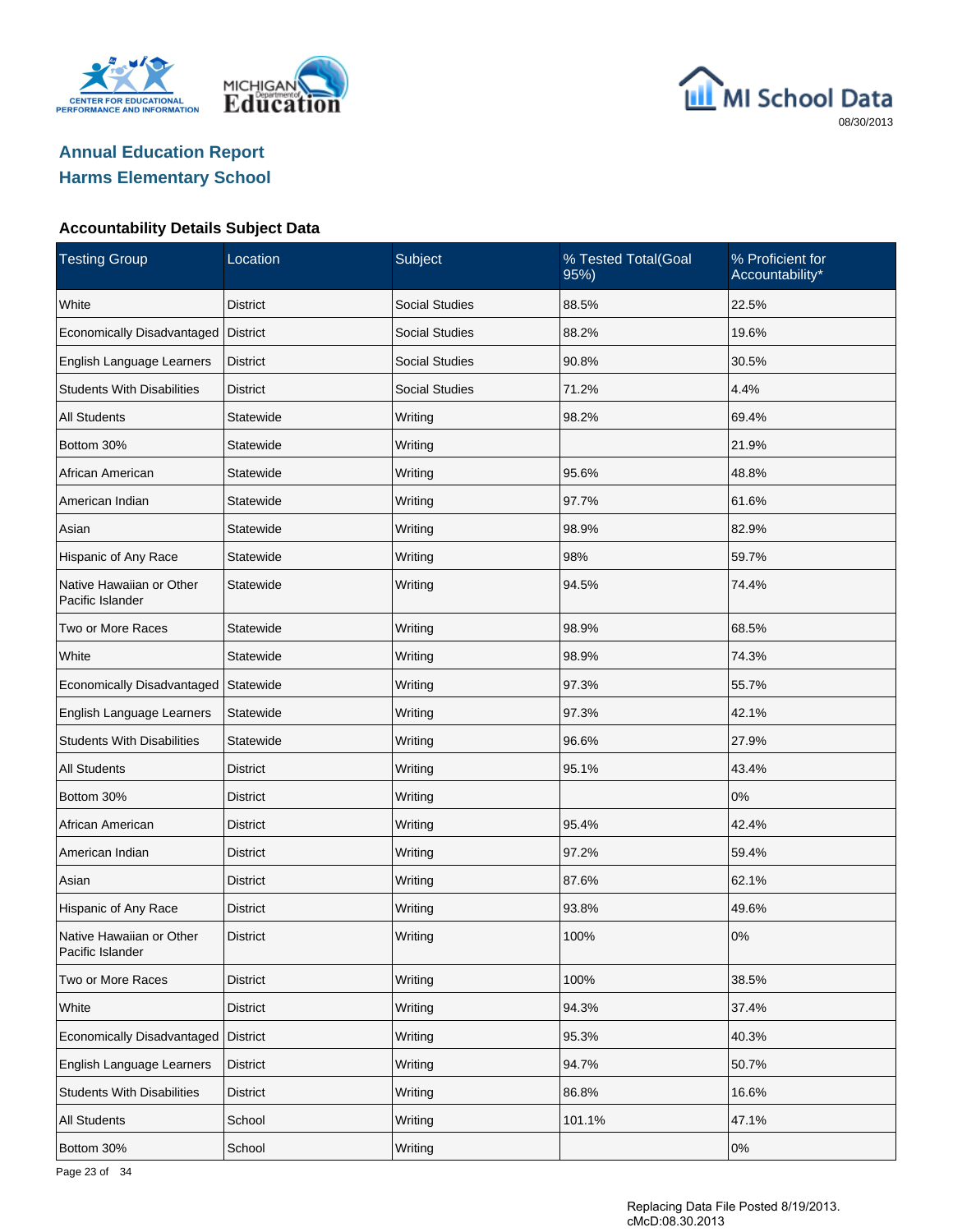





| <b>Testing Group</b>              | Location | Subject | % Tested Total(Goal<br>95% | % Proficient for<br>Accountability* |
|-----------------------------------|----------|---------|----------------------------|-------------------------------------|
| African American                  | School   | Writing | 100%                       | 50%                                 |
| American Indian                   | School   | Writing | 100%                       | 100%                                |
| Hispanic of Any Race              | School   | Writing | 101.3%                     | 45.8%                               |
| Two or More Races                 | School   | Writing | 100%                       |                                     |
| White                             | School   | Writing | 100%                       | 50%                                 |
| Economically Disadvantaged School |          | Writing | 101.1%                     | 45.9%                               |
| English Language Learners         | School   | Writing | 101.3%                     | 46.7%                               |
| <b>Students With Disabilities</b> | School   | Writing | 100%                       | 50%                                 |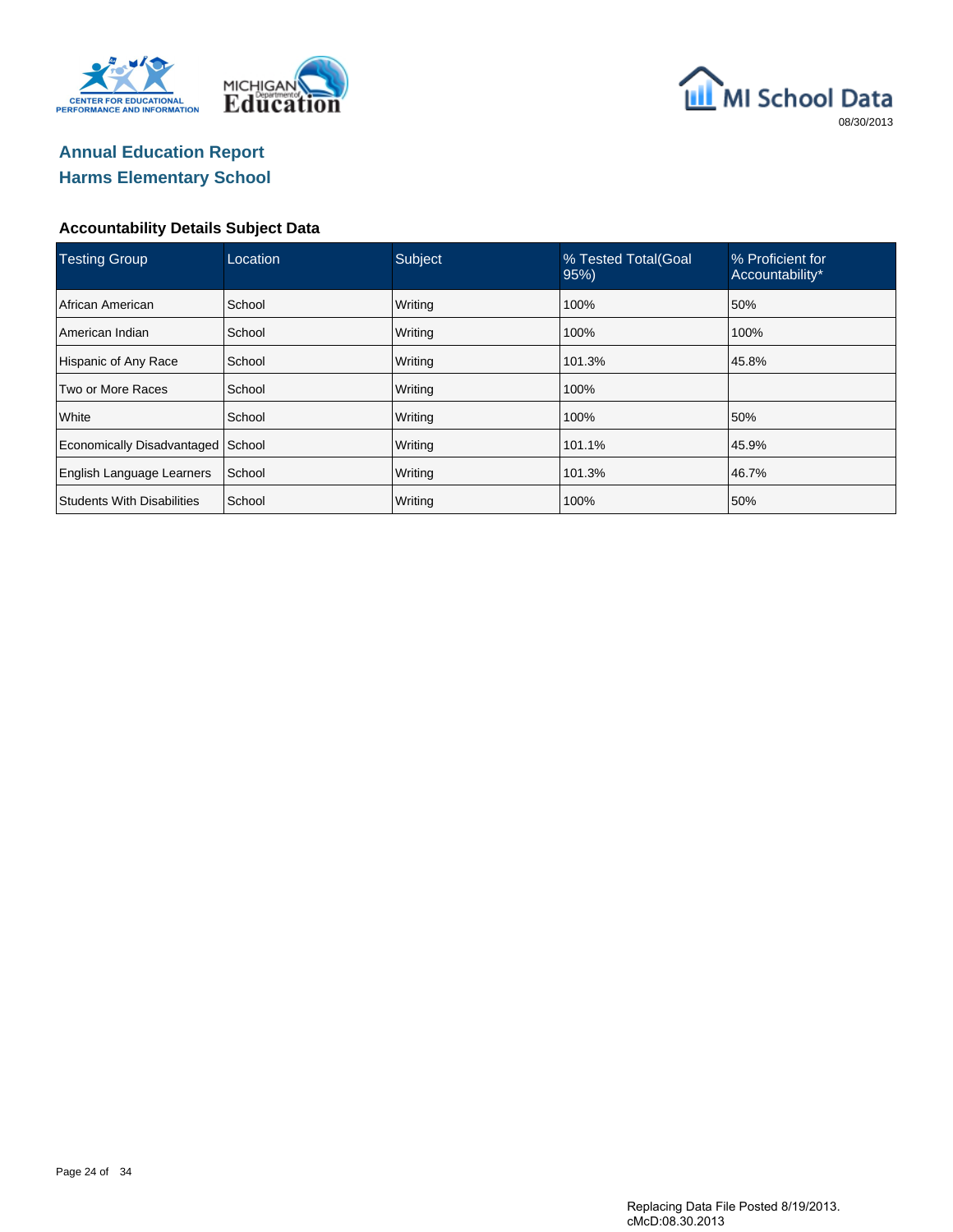





#### **Accountability Details Graduation Data**

| <b>Testing Group</b>                      | Location        | Accountability Scorecard Completion Rate<br>(High Schools only)<br>(Goal 80%) |
|-------------------------------------------|-----------------|-------------------------------------------------------------------------------|
| <b>All Students</b>                       | Statewide       | 76.2%                                                                         |
| African American                          | Statewide       | 59.9%                                                                         |
| American Indian                           | Statewide       | 66.4%                                                                         |
| Asian                                     | Statewide       | 87.4%                                                                         |
| Hispanic of Any Race                      | Statewide       | 64.3%                                                                         |
| Migrant                                   | Statewide       | 68.3%                                                                         |
| Native Hawaiian or Other Pacific Islander | Statewide       | 73.2%                                                                         |
| Two or More Races                         | Statewide       | 73.5%                                                                         |
| White                                     | Statewide       | 81.5%                                                                         |
| Female                                    | Statewide       | 80.8%                                                                         |
| Male                                      | Statewide       | 72%                                                                           |
| Economically Disadvantaged                | Statewide       | 64%                                                                           |
| English Language Learners                 | Statewide       | 63.1%                                                                         |
| <b>Students With Disabilities</b>         | Statewide       | 53.5%                                                                         |
| Homeless                                  | Statewide       | 53.8%                                                                         |
| <b>All Students</b>                       | <b>District</b> | 64.7%                                                                         |
| African American                          | <b>District</b> | 65.5%                                                                         |
| Asian                                     | <b>District</b> | 68.6%                                                                         |
| Hispanic of Any Race                      | <b>District</b> | 58.7%                                                                         |
| White                                     | <b>District</b> | 39.8%                                                                         |
| Economically Disadvantaged                | <b>District</b> | 65.1%                                                                         |
| English Language Learners                 | <b>District</b> | 68.6%                                                                         |
| <b>Students With Disabilities</b>         | <b>District</b> | 47.5%                                                                         |

\* All data based on students enrolled for a full academic year.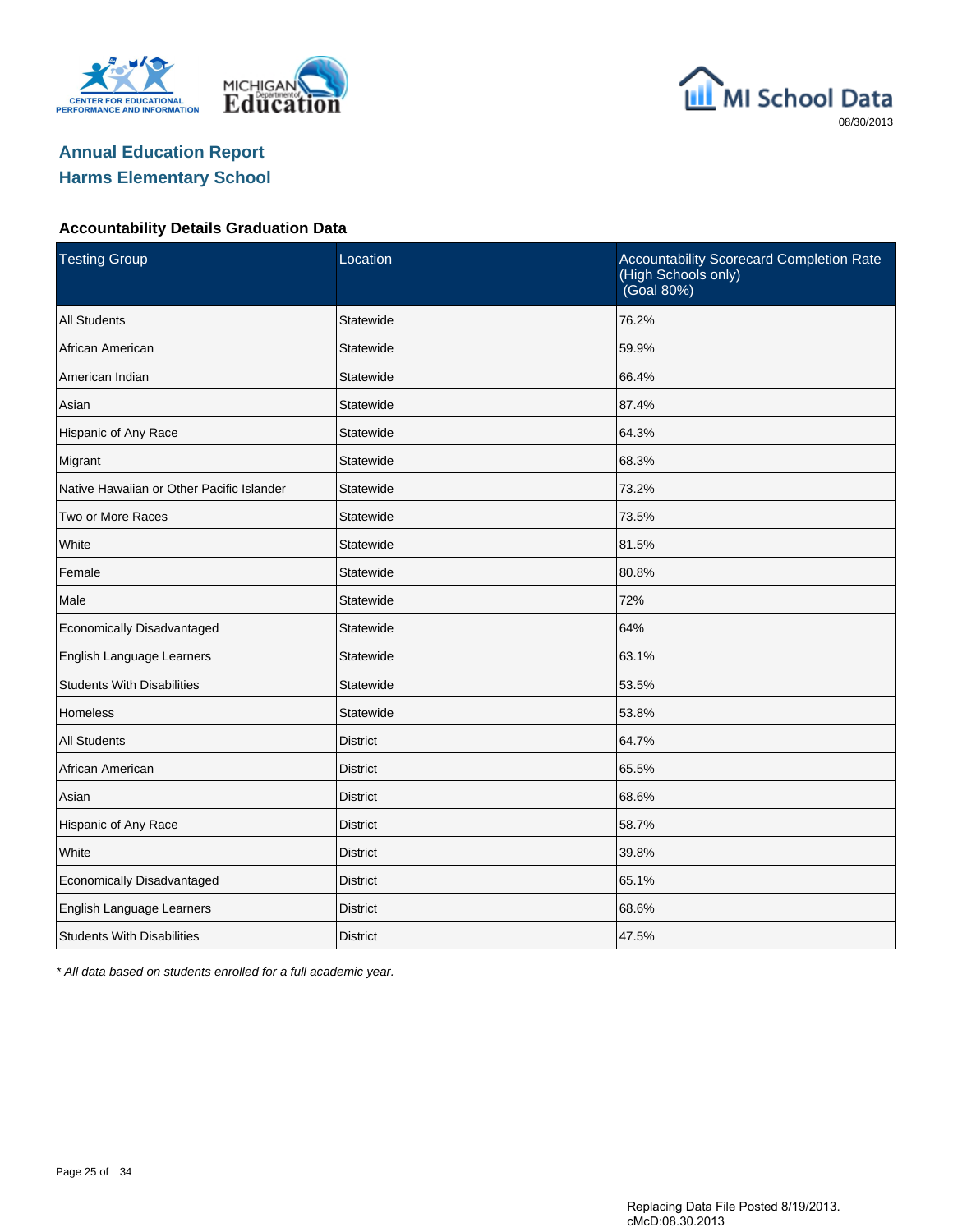



#### **Accountability Details Attendance Data**

| <b>Testing Group</b> | Location  | Attendance Rate<br>(Goal 90%) |
|----------------------|-----------|-------------------------------|
| <b>All Students</b>  | Statewide | 94%                           |
| <b>All Students</b>  | District  | 86%                           |
| <b>All Students</b>  | School    | 93%                           |

\* All data based on students enrolled for a full academic year.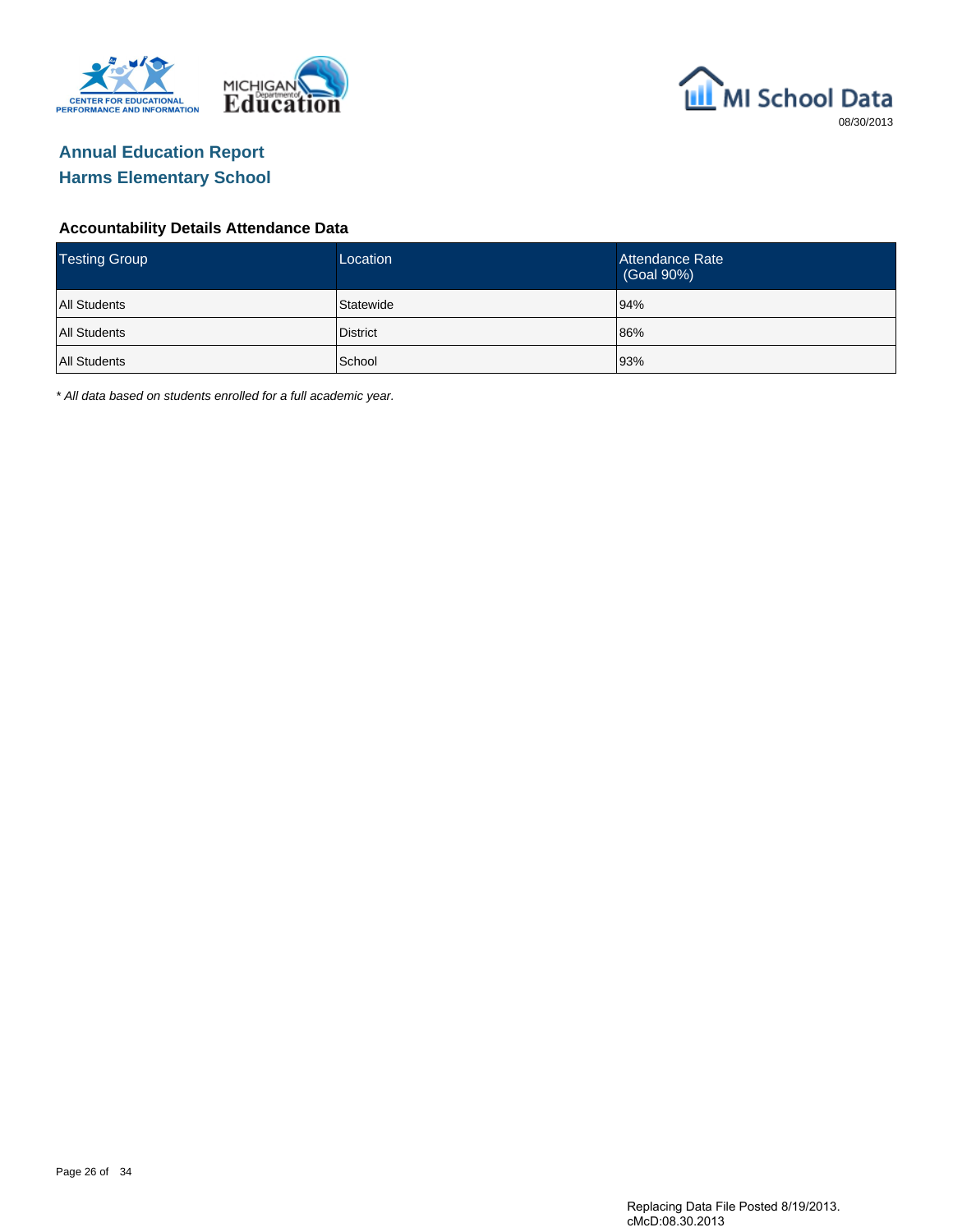



### **Accountability Status District Data**

| <b>District</b><br><b>Name</b> | Reading<br><b>Status</b> | Reading <sup>1</sup><br>Score | Writing<br>Status | <b>Writing</b><br>Score <sup>1</sup> | Math Status Math Score | Science<br><b>Status</b> | Science<br>Score <sup>1</sup> | Social<br><b>Studies</b><br><b>Status</b> | Social<br><b>Studies</b><br>Score | Overall'<br><b>Status</b> | Overall<br>Score |
|--------------------------------|--------------------------|-------------------------------|-------------------|--------------------------------------|------------------------|--------------------------|-------------------------------|-------------------------------------------|-----------------------------------|---------------------------|------------------|
| No Data to Display             |                          |                               |                   |                                      |                        |                          |                               |                                           |                                   |                           |                  |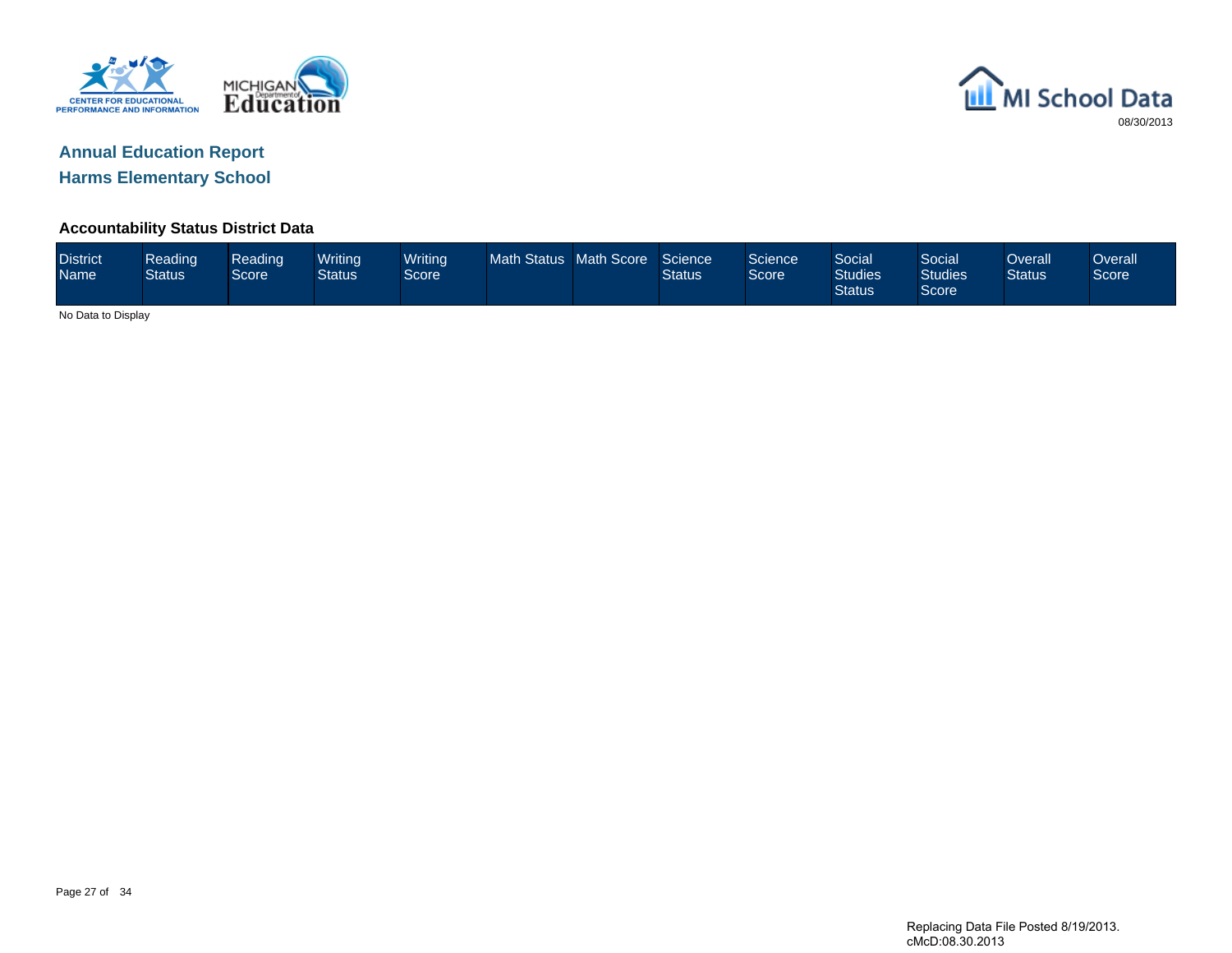



### **Accountability Status School Data**

| <b>District</b><br><b>Name</b>     | School<br>Name                       | <b>Title 1</b><br><b>Status</b> | Reading<br><b>Status</b> | Reading<br>Score | Writing<br><b>Status</b> | Writing<br>Score | <b>Math</b><br><b>Status</b> | <b>Math</b><br>Score | Science<br><b>Status</b> | Science<br>Score | Social<br><b>Studies</b><br><b>Status</b> | Social<br><b>Studies</b><br>Score | Overall<br><b>Status</b> | Overall<br>Score |
|------------------------------------|--------------------------------------|---------------------------------|--------------------------|------------------|--------------------------|------------------|------------------------------|----------------------|--------------------------|------------------|-------------------------------------------|-----------------------------------|--------------------------|------------------|
| Detroit City<br>School<br>District | <b>Harms</b><br>Elementary<br>School |                                 | Green                    |                  | <b>Green</b>             | 12               | Green                        | l2                   | Green                    |                  | <b>Green</b>                              |                                   | <b>Yellow</b>            | '48              |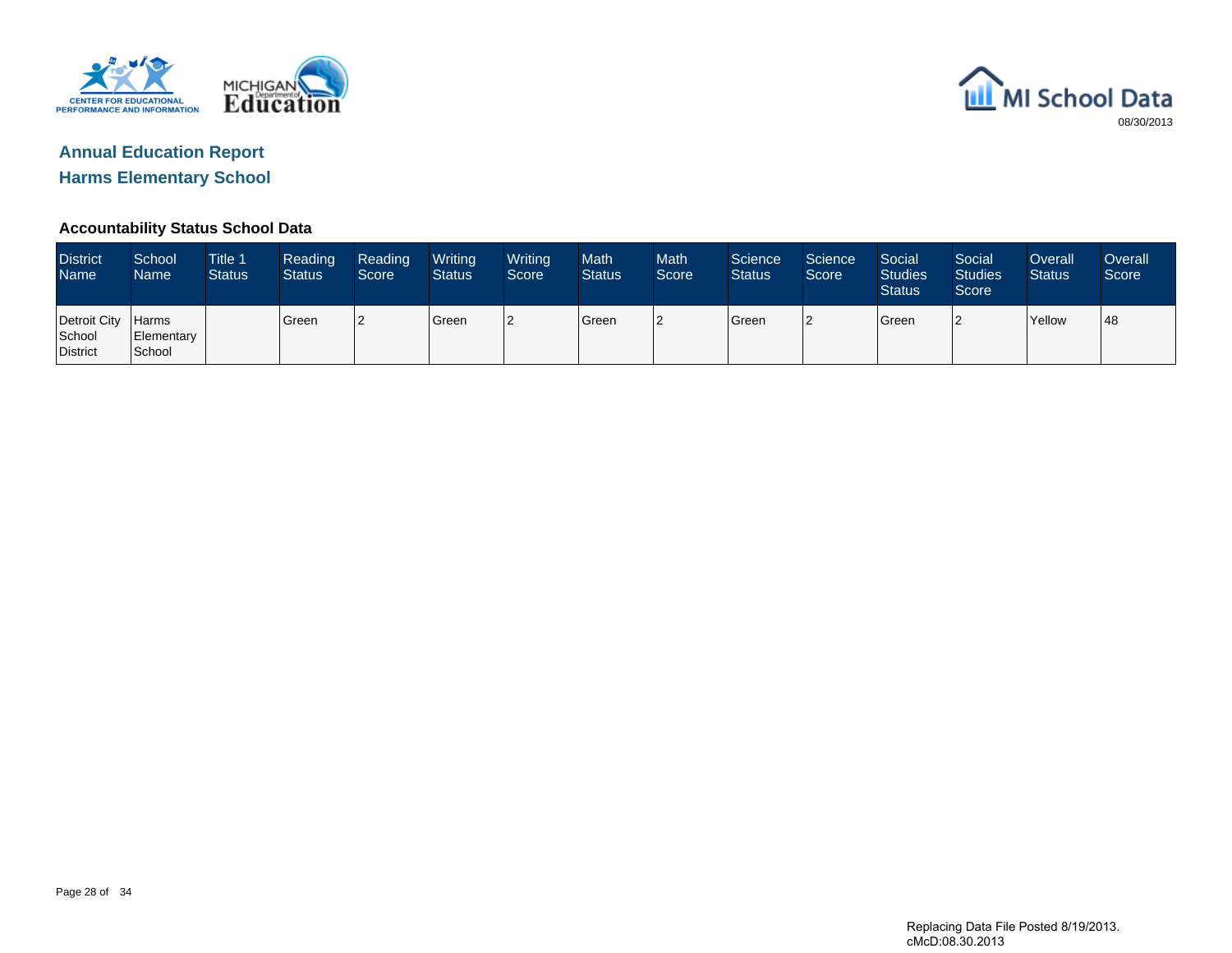



#### **Teacher Quality - Qualification**

|                                                                                                             | Other | B.A. | <b>M.A.</b> | <b>NP.H.D.</b> |
|-------------------------------------------------------------------------------------------------------------|-------|------|-------------|----------------|
| Professional Qualifications of 0<br>All Public Elementary and<br>Secondary School Teachers<br>in the School |       | o    | 33          |                |

Professional Qualifications are defined by the State and may include information such as the degrees of public school teachers (e.g., percentage of teachers with Bachelors Degrees or Masters Degrees) or the percentage of fully certified teachers

#### **Teacher Quality - Class**

|                                                                                                                              | School Aggregate | <b>High-Poverty Schools</b> | <b>Low-Poverty Schools</b> |
|------------------------------------------------------------------------------------------------------------------------------|------------------|-----------------------------|----------------------------|
| Percentage of Core Academic<br>Subject Elementary and Secondary<br>School Classes not Taught by Highly<br>Qualified Teachers | $0.0\%$          | $0.0\%$                     | $0.0\%$                    |

#### **Teacher Quality - Provisional**

|                                                                                                             | <b>Certification Percent</b> |
|-------------------------------------------------------------------------------------------------------------|------------------------------|
| Percentage of Public Elementary and Secondary School Teachers in the<br>School with Emergency Certification | 10%                          |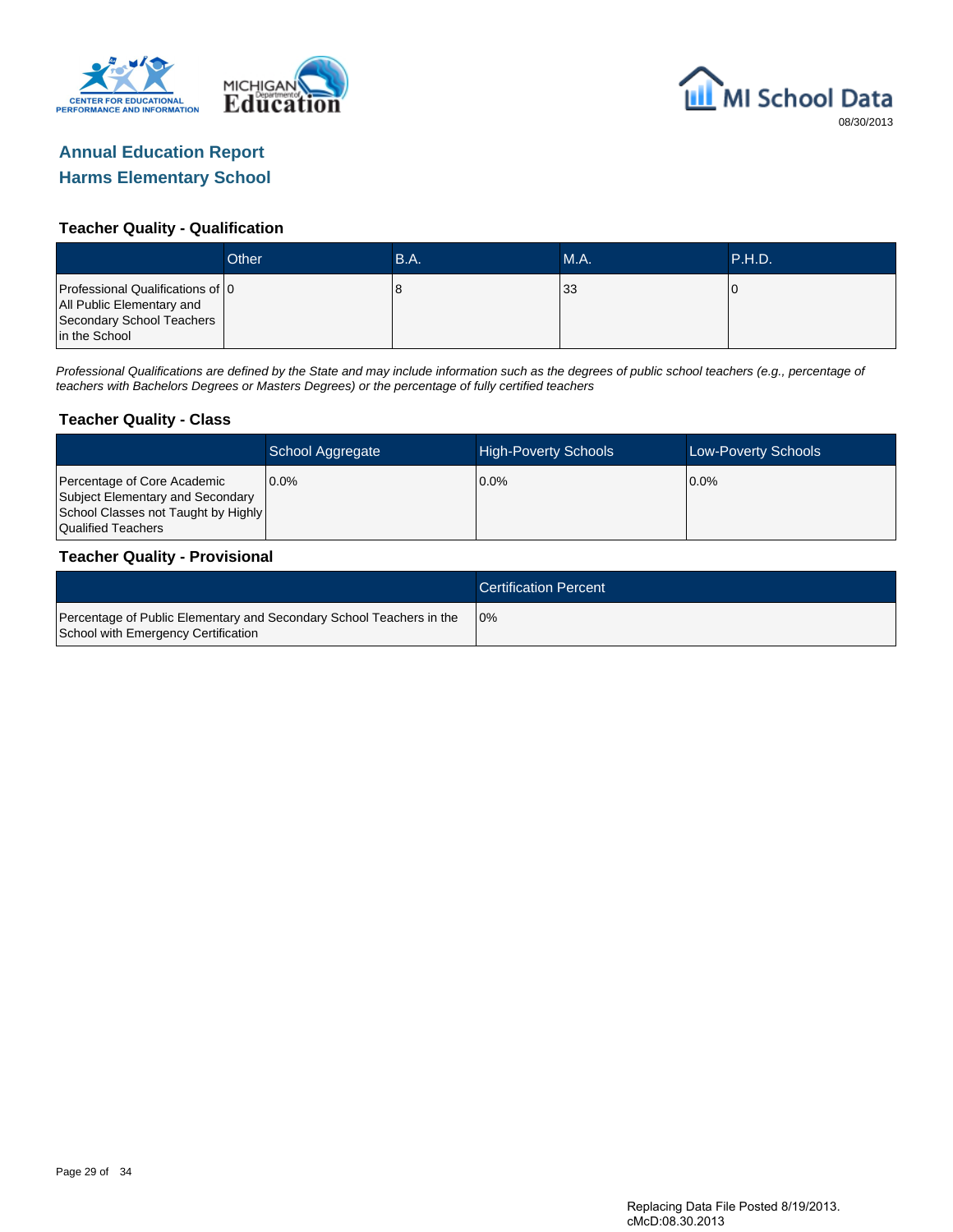





#### **NAEP Grade 4 Math**

|                                                                                                                                             | <b>Percent of Students</b> | Percent below Basic                     | <b>Percent Basic</b>                                   | <b>Percent Proficient</b>           | <b>Percent Advanced</b>                    |
|---------------------------------------------------------------------------------------------------------------------------------------------|----------------------------|-----------------------------------------|--------------------------------------------------------|-------------------------------------|--------------------------------------------|
| <b>All Students</b>                                                                                                                         | 100                        | 22                                      | 43                                                     | 30                                  | 5                                          |
| Male<br>Female                                                                                                                              | 50<br>50                   | 21<br>22                                | 42<br>45                                               | 31<br>29                            | 6<br>$\overline{4}$                        |
| National Lunch<br>Program Eligibility<br>Eligible<br>Not Eligible<br>Info not available                                                     | 43<br>56                   | 35<br>11                                | 47<br>41                                               | 17<br>41                            | 8                                          |
| Race/Ethnicity<br>White<br><b>Black</b><br>Hispanic<br>Asian<br>American Indian<br>Native Hawaiian/Pacific<br>Islander<br>Two or More Races | 71<br>16<br>6<br>3<br>2    | 14<br>53<br>31<br>ŧ<br>$\ddagger$<br>23 | 45<br>39<br>48<br>22<br>$\ddagger$<br>$\ddagger$<br>50 | 36<br>8<br>19<br>45<br>ŧ<br>ŧ<br>21 | 5<br>10<br>2<br>26<br>ŧ<br>$\ddagger$<br>6 |
| Student classified as<br>having a disability<br><b>SD</b><br>Not SD                                                                         | 13<br>87                   | 50<br>18                                | 37<br>44                                               | 13<br>32                            | 5                                          |
| Student is an English<br>Language Learner<br><b>ELL</b><br>Not ELL                                                                          | 4<br>96                    | 47<br>21                                | 41<br>44                                               | 11<br>31                            | 5                                          |

‡ Reporting Standards not met. Note: Observed differences are not necessarily statistically significant. Detail may not sum to total because of rounding. SOURCE: U.S. Department of Education. Institute for Education Sciences. National Center for Education Statistics. National Assessment Program (NAEP) 2011 Mathematics Achievement.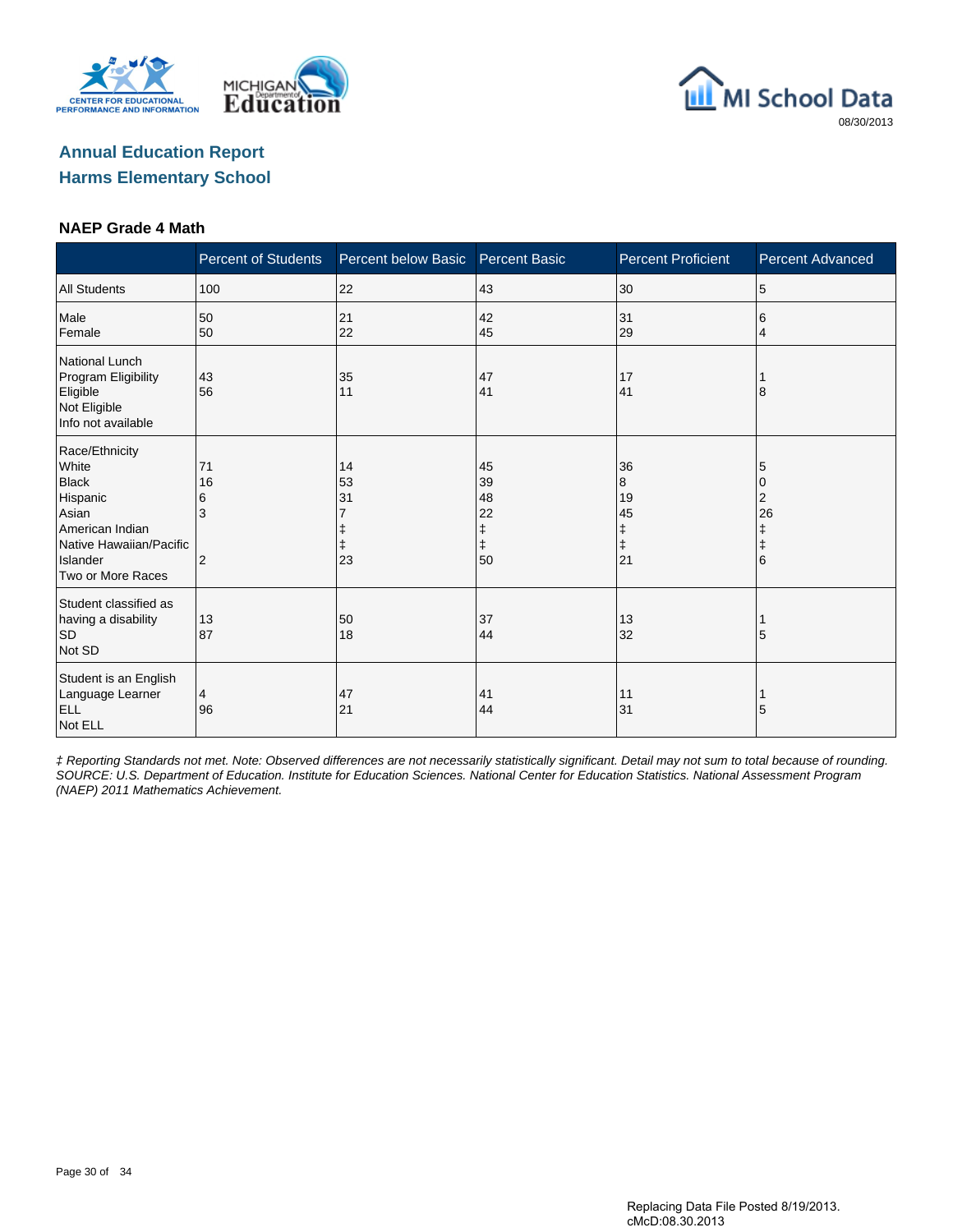





#### **NAEP Grade 8 Math**

|                                                                                                                                             | <b>Percent of Students</b>      | Percent below Basic                     | <b>Percent Basic</b> | <b>Percent Proficient</b>                   | <b>Percent Advanced</b>      |
|---------------------------------------------------------------------------------------------------------------------------------------------|---------------------------------|-----------------------------------------|----------------------|---------------------------------------------|------------------------------|
| <b>All Students</b>                                                                                                                         | 100                             | 29                                      | 40                   | 25                                          | 6                            |
| Male<br>Female                                                                                                                              | 51<br>49                        | 28<br>30                                | 39<br>41             | 26<br>24                                    | 5                            |
| National Lunch<br>Program Eligibility<br>Eligible<br>Not Eligible<br>Info not available                                                     | 42<br>58                        | 45<br>18                                | 39<br>41             | 15<br>32                                    | 2<br>Ι9                      |
| Race/Ethnicity<br>White<br><b>Black</b><br>Hispanic<br>Asian<br>American Indian<br>Native Hawaiian/Pacific<br>Islander<br>Two or More Races | 74<br>16<br>4<br>$\overline{2}$ | 22<br>66<br>26<br>13<br>ŧ<br>$\ddagger$ | 43<br>26<br>41<br>25 | 29<br>7<br>18<br>31<br>ŧ<br>ŧ<br>$\ddagger$ | 6<br>0<br>5<br>32<br>ŧ<br>ı‡ |
| Student classified as<br>having a disability<br>SD<br>Not SD                                                                                | 12<br>88                        | 70<br>25                                | 23<br>41             | 5<br>27                                     | 16                           |
| Student is an English<br>Language Learner<br><b>ELL</b><br>Not ELL                                                                          | $\overline{2}$<br>98            | 57<br>29                                | 27<br>40             | 7<br>25                                     | 10<br>6                      |

‡ Reporting Standards not met. NOTE: Detail may not sum to totals because of rounding. Some apparent differences between estimates may not be statistically significant. SOURCE: U.S. Department of Education. Institute for Education Sciences. National Center for Education Statistics. National Assessment Program (NAEP) 2011 Mathematics Achievement.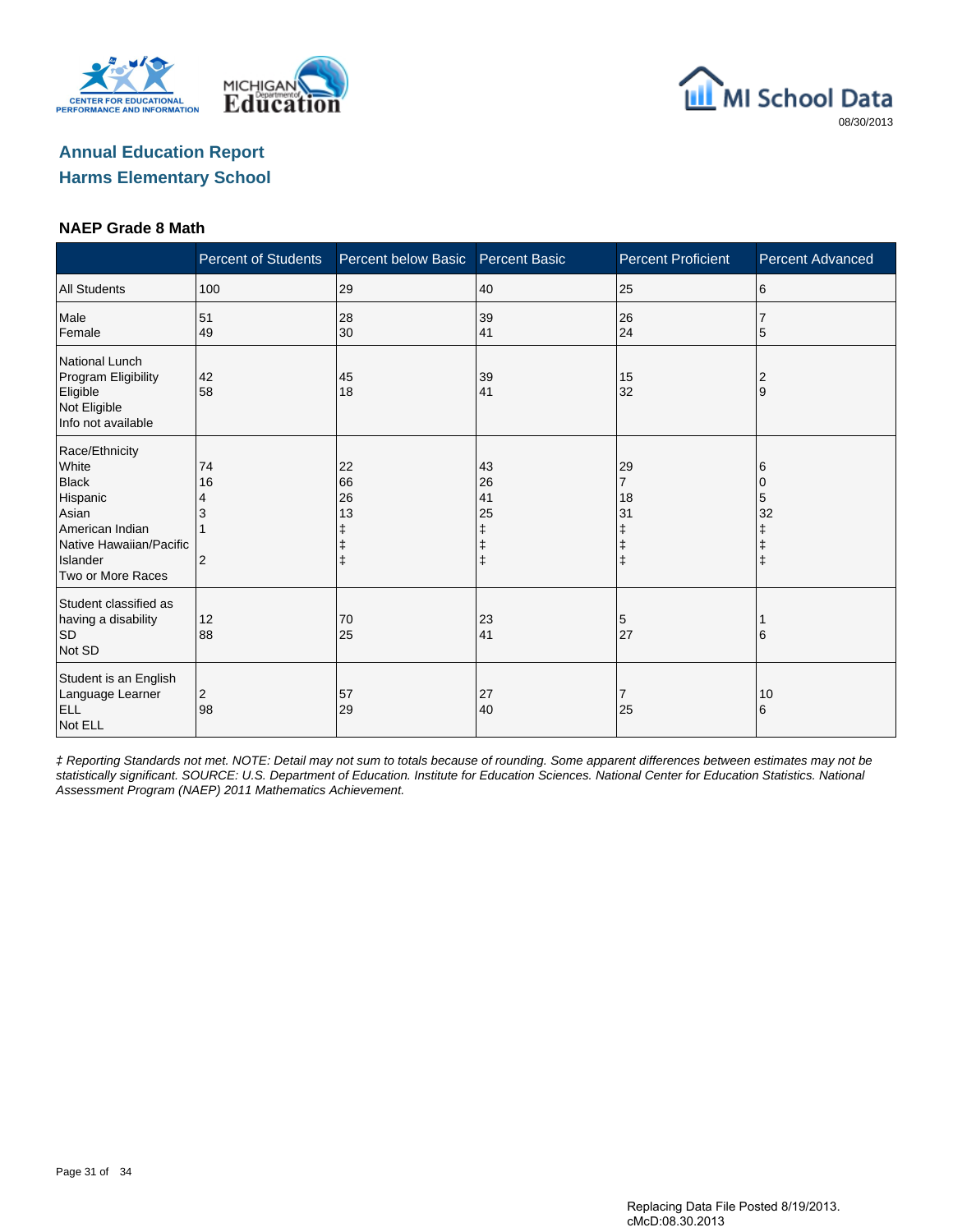





#### **NAEP Grade 4 Reading**

|                                                                                                                                             | <b>Percent of Students</b>                       | Percent below Basic        | <b>Percent Basic</b>                                                                  | <b>Percent Proficient</b>                                 | <b>Percent Advanced</b>          |
|---------------------------------------------------------------------------------------------------------------------------------------------|--------------------------------------------------|----------------------------|---------------------------------------------------------------------------------------|-----------------------------------------------------------|----------------------------------|
| <b>All Students</b>                                                                                                                         | 100                                              | 34                         | 34                                                                                    | 25                                                        | 6                                |
| Male<br>Female                                                                                                                              | 50<br>50                                         | 38<br>31                   | 33<br>36                                                                              | 24<br>26                                                  | 6                                |
| <b>National Lunch</b><br>Program Eligibility<br>Eligible<br>Not Eligible<br>Info not available                                              | 45<br>55                                         | 51<br>21                   | 32<br>36                                                                              | 15<br>33                                                  | 2<br>10                          |
| Race/Ethnicity<br>White<br><b>Black</b><br>Hispanic<br>Asian<br>American Indian<br>Native Hawaiian/Pacific<br>Islander<br>Two or More Races | 70<br>17<br>6<br>3<br>$\Omega$<br>$\overline{2}$ | 26<br>67<br>51<br>19<br>36 | 37<br>24<br>29<br>33<br>$\begin{array}{c} \texttt{+} \\ \texttt{+} \end{array}$<br>31 | 30<br>$\overline{7}$<br>17<br>33<br>ŧ<br>$\ddagger$<br>19 | 3<br>15<br>Ŧ<br>$\ddagger$<br>14 |
| Student classified as<br>having a disability<br><b>SD</b><br>Not SD                                                                         | 13<br>87                                         | 73<br>30                   | 17<br>36                                                                              | 8<br>27                                                   | 2                                |
| Student is an English<br>Language Learner<br><b>ELL</b><br>Not ELL                                                                          | 3<br>97                                          | 67<br>33                   | 26<br>35                                                                              | 7<br>25                                                   |                                  |

# Rounds to zero

‡ Reporting Standards not met. NOTE: Detail may not sum to totals because of rounding. Some apparent differences between estimates may not be statistically significant. SOURCE: U.S. Department of Education, Institute of Education Sciences, National Center for Education Statistics, National Assessment of Educational Progress (NAEP), 2011 Reading Assessment.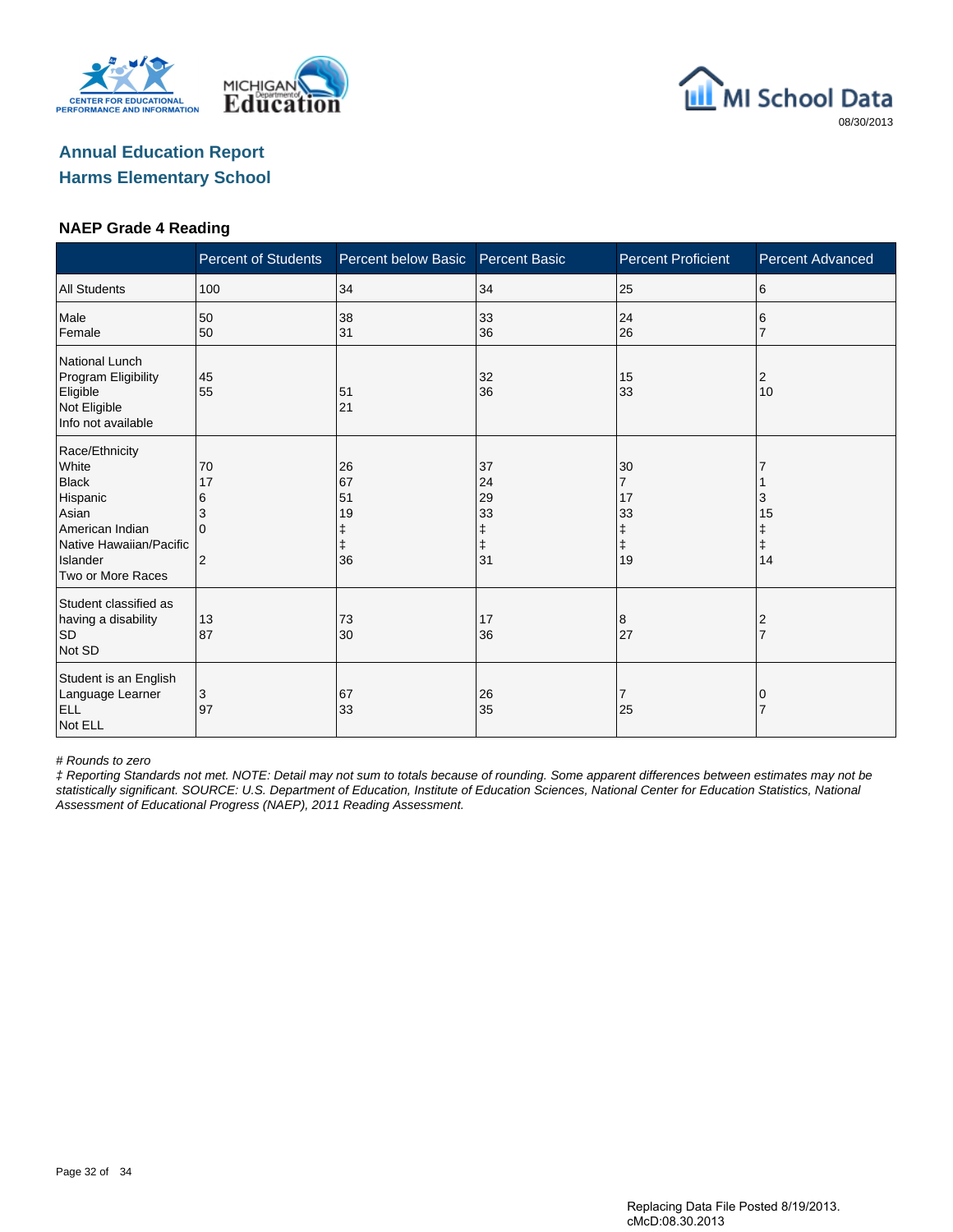





#### **NAEP Grade 8 Reading**

|                                                                                                                                             | <b>Percent of Students</b> | Percent below Basic  | <b>Percent Basic</b>      | <b>Percent Proficient</b>                             | <b>Percent Advanced</b> |
|---------------------------------------------------------------------------------------------------------------------------------------------|----------------------------|----------------------|---------------------------|-------------------------------------------------------|-------------------------|
| <b>All Students</b>                                                                                                                         | 100                        | 23                   | 45                        | 29                                                    | 3                       |
| Male<br>Female                                                                                                                              | 50<br>50                   | 28<br>18             | 47<br>43                  | 24<br>35                                              | 2<br>4                  |
| National Lunch<br>Program Eligibility<br>Eligible<br>Not Eligible<br>Info not available                                                     | 42<br>58                   | 35<br>14             | 46<br>44                  | 18<br>37                                              | 0<br>4                  |
| Race/Ethnicity<br>White<br><b>Black</b><br>Hispanic<br>Asian<br>American Indian<br>Native Hawaiian/Pacific<br>Islander<br>Two or More Races | 74<br>16<br>4              | 18<br>46<br>25<br>19 | 46<br>43<br>50<br>27<br>ŧ | 33<br>10<br>25<br>39<br>ŧ<br>$\ddagger$<br>$\ddagger$ | 3<br>14<br>$\ddagger$   |
| Student classified as<br>having a disability<br><b>SD</b><br>Not SD                                                                         | 12<br>88                   | 67<br>19             | 27<br>46                  | 6<br>31                                               | 0<br>3                  |
| Student is an English<br>Language Learner<br><b>ELL</b><br>Not ELL                                                                          | 2<br>98                    | 52<br>22             | 40<br>45                  | 8<br>30                                               | 0<br>3                  |

# Rounds to zero

‡ Reporting Standards not met. NOTE: Detail may not sum to totals because of rounding. Some apparent differences between estimates may not be statistically significant. SOURCE: U.S. Department of Education, Institute of Education Sciences, National Center for Education Statistics, National Assessment of Educational Progress (NAEP), 2011 Reading Assessment.